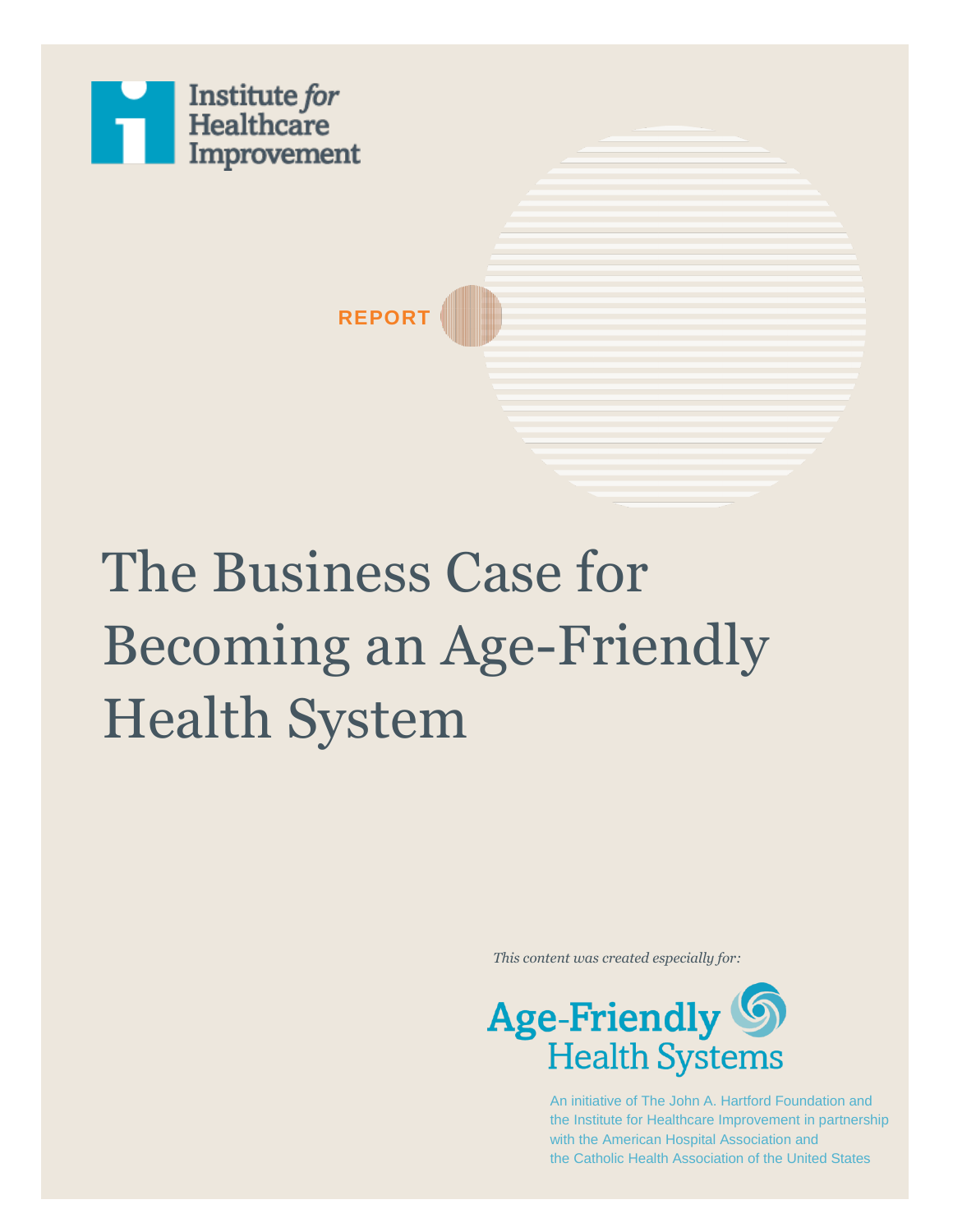# **Authors:**

Victor Tabbush, PhD: *Adjunct Professor Emeritus, UCLA Anderson School of Management* 

Leslie Pelton, MPA: *Senior Director, IHI* 

Kedar Mate, MD: *Chief Innovation and Education Officer, IHI* 

Tam Duong, MSPH: *Senior Project Manager and Research Associate, IHI* 

# **Acknowledgments:**

This work was supported by a grant from The SCAN Foundation. The SCAN Foundation works to advance a coordinated and easily navigated system of high-quality services for older adults that preserve dignity and independence. For more information, visit www.TheSCANFoundation.org.

This work was also made possible by The John A. Hartford Foundation, a private, nonpartisan, national philanthropy dedicated to improving the care of older adults. For more information, visit www.johnahartford.org.

IHI would like to thank our partners, the American Hospital Association (AHA) and the Catholic Health Association of the United States (CHA), for their leadership and support of the Age-Friendly Health Systems initiative. Learn more at ihi.org/AgeFriendly.

We would also like to thank the following health systems that partnered closely with us and provided invaluable time and guidance throughout the development of this report: Ascension, St. Vincent Medical Group, Anne Arundel Medical Center, Hartford Hospital, Providence St. Joseph, Strategic Health Group, and UCSF Division of Geriatrics.

Thank you to numerous organizations for their critical review of the calculators, including Yale New Haven Health, CVS Minute Clinic, Christiana Care Health System, Hartford Hospital, Maine Health, MedStar Health, and UABMC. Finally, thank you to the five prototype health systems — Anne Arundel Medical System, Ascension, Kaiser Permanente, Providence St. Joseph, and Trinity — for stepping forward to learn what it takes to become an Age-Friendly Health System. Our deepest gratitude goes to Jane Roessner and Val Weber of IHI for their support in editing this report. The authors assume full responsibility for any errors or misrepresentations.

For more than 25 years, the Institute for Healthcare Improvement (IHI) has used improvement science to advance and sustain better outcomes in health and health systems across the world. We bring awareness of safety and quality to millions, accelerate learning and the systematic improvement of care, develop solutions to previously intractable challenges, and mobilize health systems, communities, regions, and nations to reduce harm and deaths. We work in collaboration with the growing IHI community to spark bold, inventive ways to improve the health of individuals and populations. We generate optimism, harvest fresh ideas, and support anyone, anywhere who wants to profoundly change health and health care for the better. Learn more at ihi.org.

Copyright © 2021 Institute for Healthcare Improvement. All rights reserved. Individuals may photocopy these materials for educational, not-for-profit uses, provided that the contents are not altered in any way and that proper attribution is given to IHI as the source of the content. These materials may not be reproduced for commercial, for-profit use in any form or by any means, or republished under any circumstances, without the written permission of the Institute for Healthcare Improvement.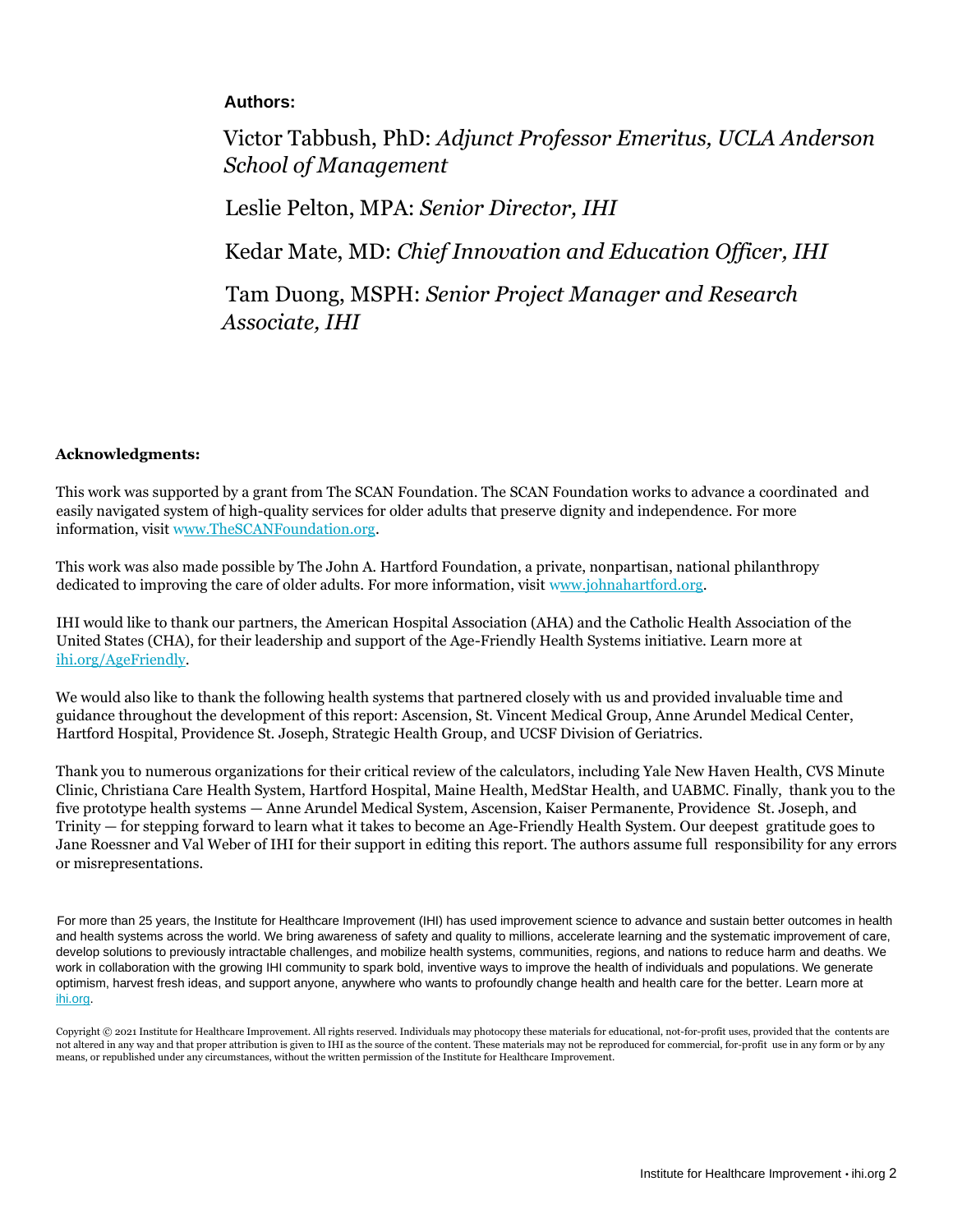# **Contents**

| <b>Executive Summary</b>                                                                         | 4  |
|--------------------------------------------------------------------------------------------------|----|
| Overview of Age-Friendly Health Systems                                                          | 6  |
| How to Make the Business Case for Becoming an Age-Friendly Health System                         | 7  |
| Case Study: The Business Case for Becoming an Age-Friendly<br>Health System — Outpatient Setting | 11 |
| Case Study: The Business Case for Becoming an Age-Friendly<br>Health System — Inpatient Setting  | 15 |
| Lessons and Challenges                                                                           | 18 |
| Conclusion                                                                                       | 19 |
| Appendix: Hartford Hospital ADAPT Delirium Care Pathway                                          | 20 |
| References                                                                                       | 22 |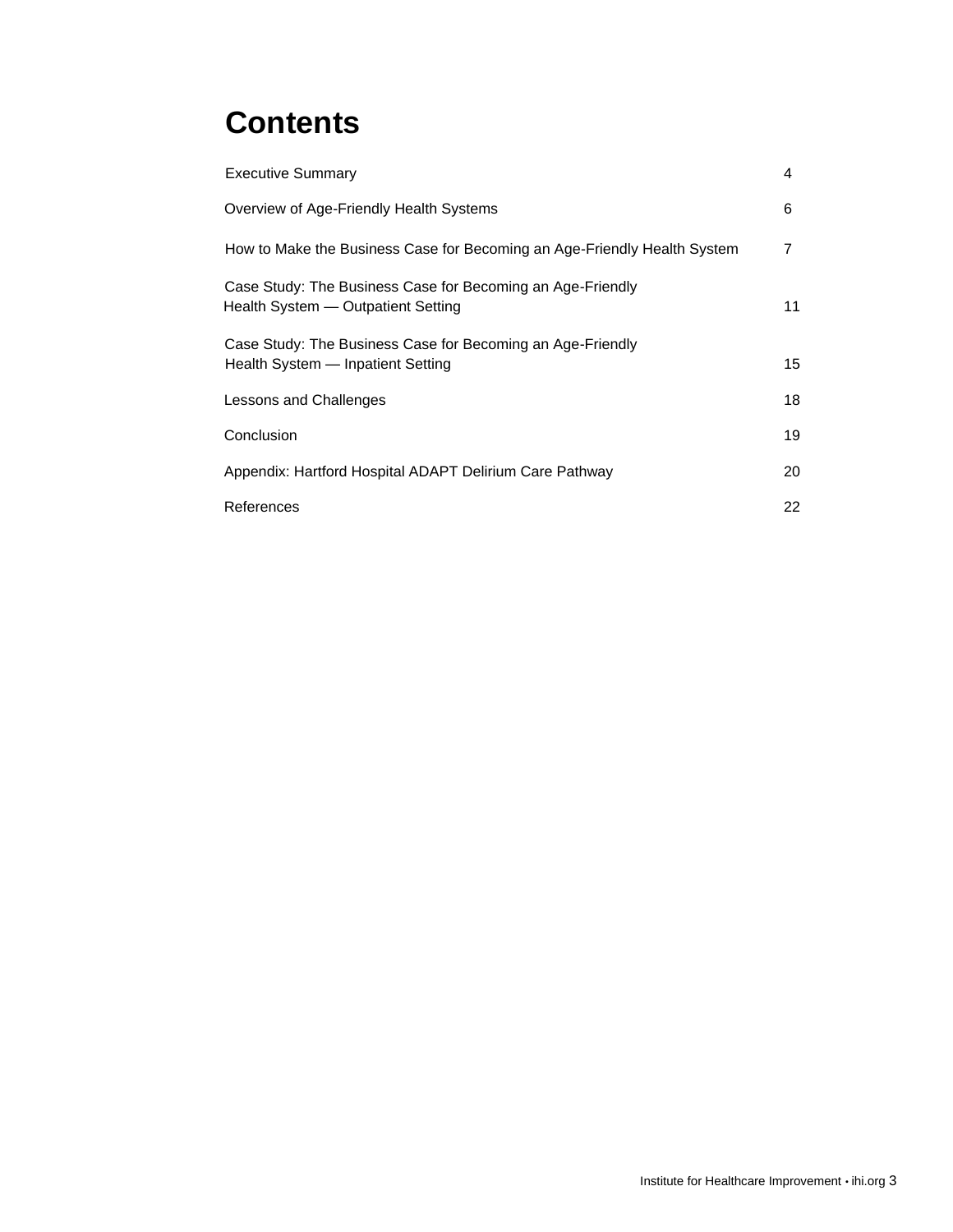# **Executive Summary**

# **What Is an Age-Friendly Health System?**

An Age-Friendly Health System is one in which every older adult's care is:

- Guided by an essential set of evidence based practices (4Ms);
- Causes no harms; and
- Is consistent with What Matters to the older adult and their family.

In an Age-Friendly Health System, value is optimized for all — patients, families, caregivers, health care providers, and the overall system.

Age-Friendly Health Systems use a set of four evidence-based elements to organize the care of older adults, known as the "4Ms": What Matters, Medication, Mentation, and Mobility. The 4Ms are essential elements of high-quality care for older adults. When implemented together, they are expected to result in significant improvement in the care of these individuals.

While most health systems integrate some of the 4Ms into the care of some older adults, some of the time, an Age-Friendly Health System reliably uses all 4Ms to organize the care of every older adult, every day. An Age-Friendly Health System identifies where the 4Ms are in practice, realigns its resources to ensure they are implemented consistently, and eliminates care activities that are unnecessary under this regimen. Achieving reliable practice of the 4Ms can be accelerated by board and senior leader commitment to becoming age-friendly; establishment of age-friendly care as a strategic priority, including associated executive dashboard measures; patient and family engagement; and community partnership to support older adults as they move between community settings and health care facilities.

The Age-Friendly Health Systems initiative is the result of a collaboration between The John A. Hartford Foundation and the Institute for Healthcare Improvement (IHI), in partnership with the American Hospital Association (AHA) and the Catholic Health Association of the United States (CHA). The goal of the initiative is to spread the "4Ms" Framework of an Age-Friendly Health System to 20 percent of US hospitals and medical practices by 2020.

# **The Business Case for Becoming an Age-Friendly Health System**

The business case for becoming an Age-Friendly Health System focuses on its financial returns. There are six steps in making a business case: 1) adopt a perspective; 2) determine additional costs; 3) estimate financial benefits; 4) estimate the return on investment (ROI); 5) compare the ROI to a hurdle rate; and 6) conduct sensitivity analysis.

The business case for becoming an Age-Friendly Health System is stronger when the financial benefits are captured by the health system that is making the investment; utilization and associated expenses of "usual" care are especially burdensome; the health system is effective in mitigating those costs; and the added expense of becoming age-friendly is lower.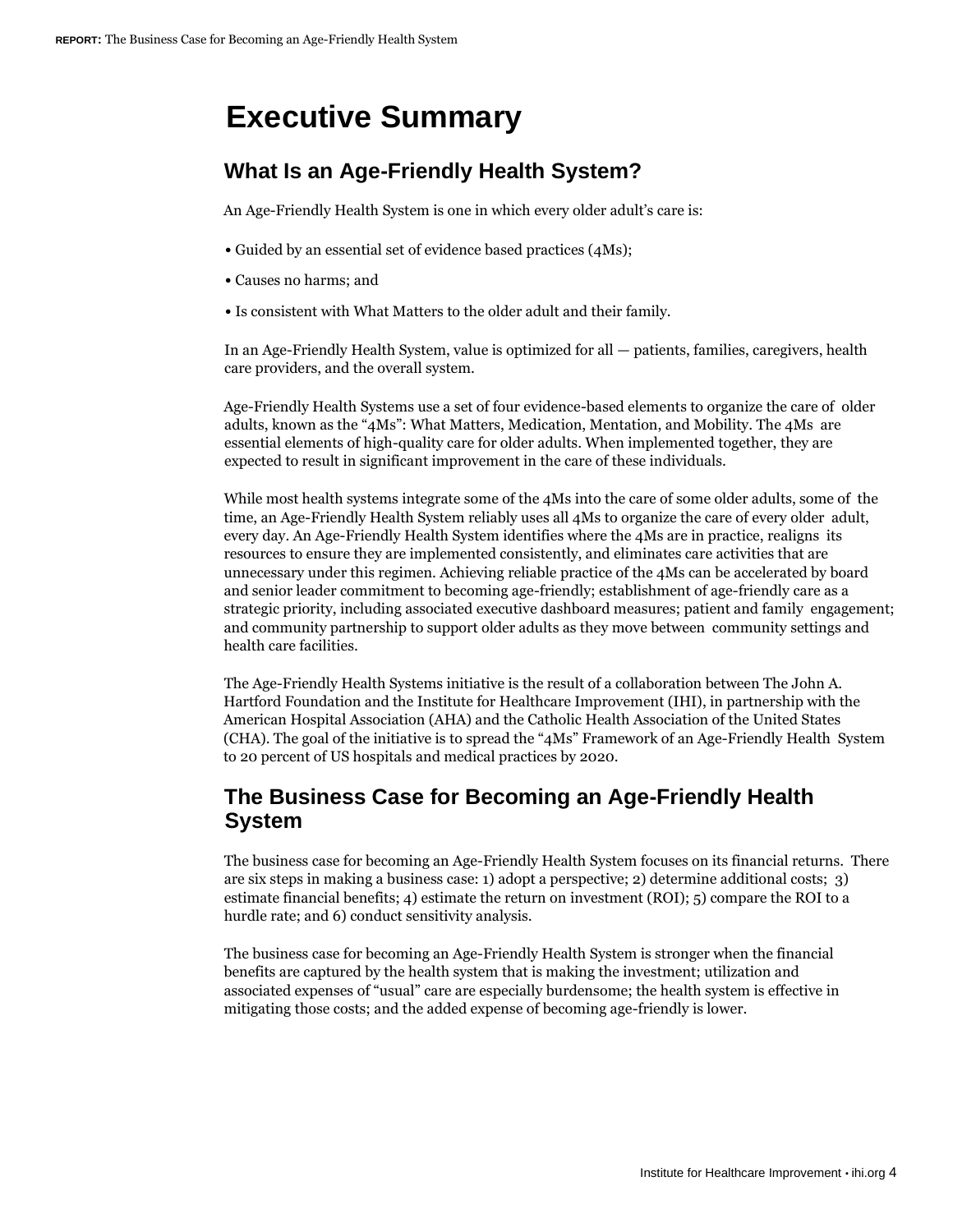Especially challenging is estimating the benefits of being an Age-Friendly Health System. These benefits accrue in three categories: 1) avoid costs associated with poor-quality care; 2) deliver care in a more cost-effective manner; and 3) enhance revenues from higher-quality care.

The benefits tend to fall into different categories depending on the care setting. In the inpatient setting, the major driver is reduced costs, resulting from fewer iatrogenic complications, fewer undesired medical interventions, and improved patient safety. These cost savings are reflected in the form of fewer and shorter hospital stays and lower costs per day. In the outpatient setting, by contrast, the gains come chiefly from added revenues resulting from expanding appropriate outpatient services.

In both settings, the increased use of cost-effective services can contribute to the business case for age-friendly care. Redesigning services can optimize the site of care by organizing care based on the What Matters element: the particular priorities and care preferences of older adults and their family caregivers. This approach often supports the transition of older adults from hospitals to lower-cost ambulatory care and home settings, ultimately reducing overutilization and increasing practices such as palliative care and home-based care.

This report presents two case studies of organizations working toward becoming Age-Friendly Health Systems. The first case study, in the outpatient context at St. Vincent Medical Group, focuses on Medicare's Annual Wellness Visit (AWV). The case demonstrates the income generating power of an age-friendly AWV, which leads to advance care planning, appropriate screenings, and other encounters, all of which generate additional revenue. At St. Vincent, these services collectively have the potential to generate an estimated annual net income of about \$3.6 million.

The second case study, in the inpatient setting at Hartford Hospital, examines the business case for an age-friendly delirium prevention and treatment program. The case study focuses on the program's efforts to reduce the high costs of hospital stays complicated by delirium. The condition can add more than \$20,000 to the cost of a stay by lengthening it and increasing the daily intensity of care. Hartford Hospital's Age-Friendly program reduces costs and also generates revenue by freeing up hospital beds that can then be filled by other revenue-generating patients.

These case studies provide important lessons for health systems contemplating adopting the 4Ms Framework. The most important is that in order to make a convincing demonstration of ROI from the 4Ms, reliable and relevant clinical and financial data must be collected. The business case methodology described in this report will help an organization seeking to become an Age-Friendly Health System identify the relevant data, analyze it, and describe its financial implications.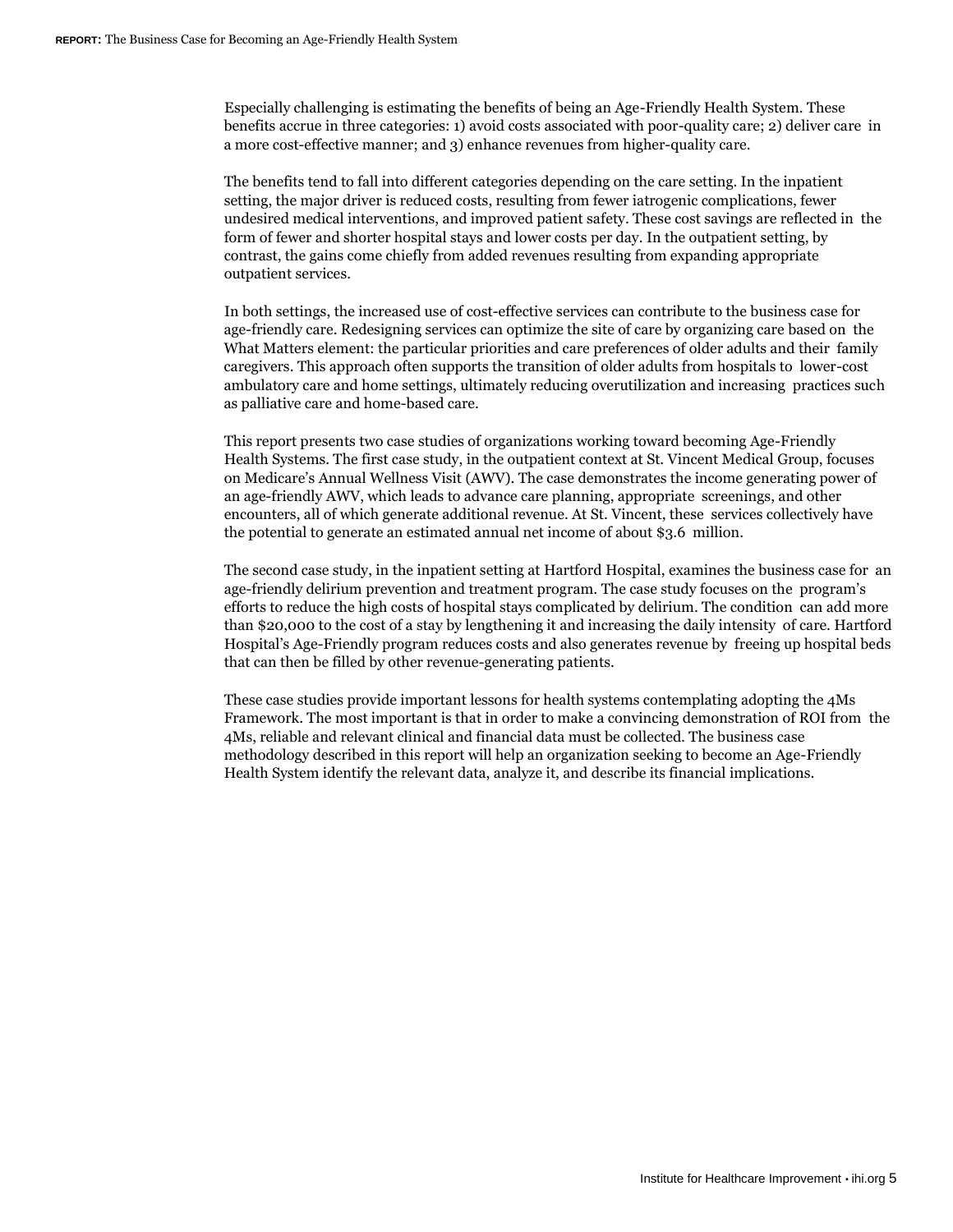# **Overview of Age-Friendly Health Systems**

Becoming an Age-Friendly Health System entails reliably providing a set of four specific, evidence based elements of care to all older adults, as needed, in your health system.

# **The "4Ms" Framework of an Age-Friendly Health System**

In 2016, The John A. Hartford Foundation and the Institute for Healthcare Improvement (IHI), in partnership with the American Hospital Association (AHA) and the Catholic Health Association of the United States (CHA), launched the Age-Friendly Health Systems initiative, which adopted the bold aim that 20 percent of US hospitals and medical practices would become Age-Friendly Health Systems by the end of 2020. The "4Ms" Framework of an Age-Friendly Health System (see Figure 1) that emerged from this initiative is both evidence-based and reliably implementable across health care settings:<sup>1</sup>

- **What Matters:** Know and align care with each older adult's specific health outcome goals and care preferences including, but not limited to, end-of-life care, and across settings of care.
- **Medication:** If medication is necessary, use age-friendly medication that does not interfere with What Matters to the older adult, Mobility, or Mentation across settings of care.
- **Mentation:** Prevent, identify, treat, and manage dementia, depression, and delirium across care settings.
- **Mobility:** Ensure that older adults move safely every day to maintain function and do What Matters.



**Figure 1. "4Ms" Framework of an Age-Friendly Health System**

For pergest work, fine gregory was he search in to entropy without rests ra in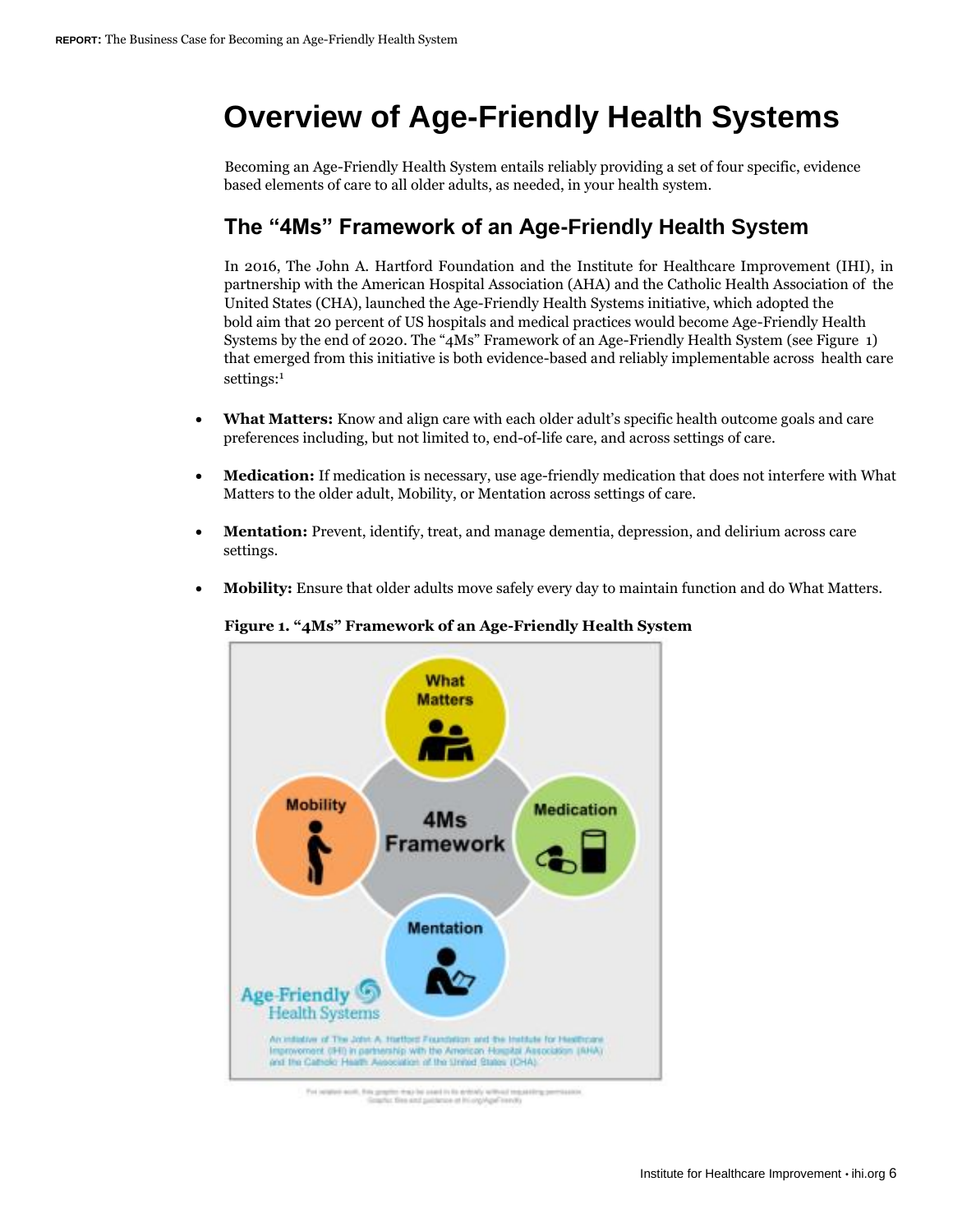The 4Ms are the focus of the Age-Friendly Health Systems model because there is extremely strong evidence for their effectiveness. Performed together, they undergird and reinforce one another. The 4Ms enable older adults and their clinicians to be clear with family members and loved ones about What Matters; to use only Medications that are known not to impede What Matters, Mentation, and Mobility; to address cognitive impairment when it exists (Mentation); and to ensure that every day includes physical movement (Mobility). The 4Ms are a creative and simple way to bundle many of the evidenced-based, effective models of geriatric care.

# **How to Make the Business Case for Becoming an Age-Friendly Health System**

Making the business case means providing evidence regarding financial returns — the instrumental value — from investing in becoming an Age-Friendly Health System. The business case does not include improved outcomes or satisfaction — the intrinsic value — that result for patients and their families. If the Age-Friendly Health System can show instrumental value, however, its intrinsic value is more likely to be sustained.

# **Steps in Making the Business Case for Becoming an Age Friendly Health System**

Making the business case consists of six steps that are identical across care settings — inpatient, outpatient, or in the home (see Figure 2).



**Figure 2. Steps in Making the Business Case for Becoming an Age-Friendly Health System** 

**Step 1: Adopt a Perspective** 

The first step is to determine whose costs and whose financial benefits to consider. While the 4Ms may generate financial gains for a variety of stakeholders, only the financial consequences for the investing party (i.e., the health care organization making the investment) count in this analysis.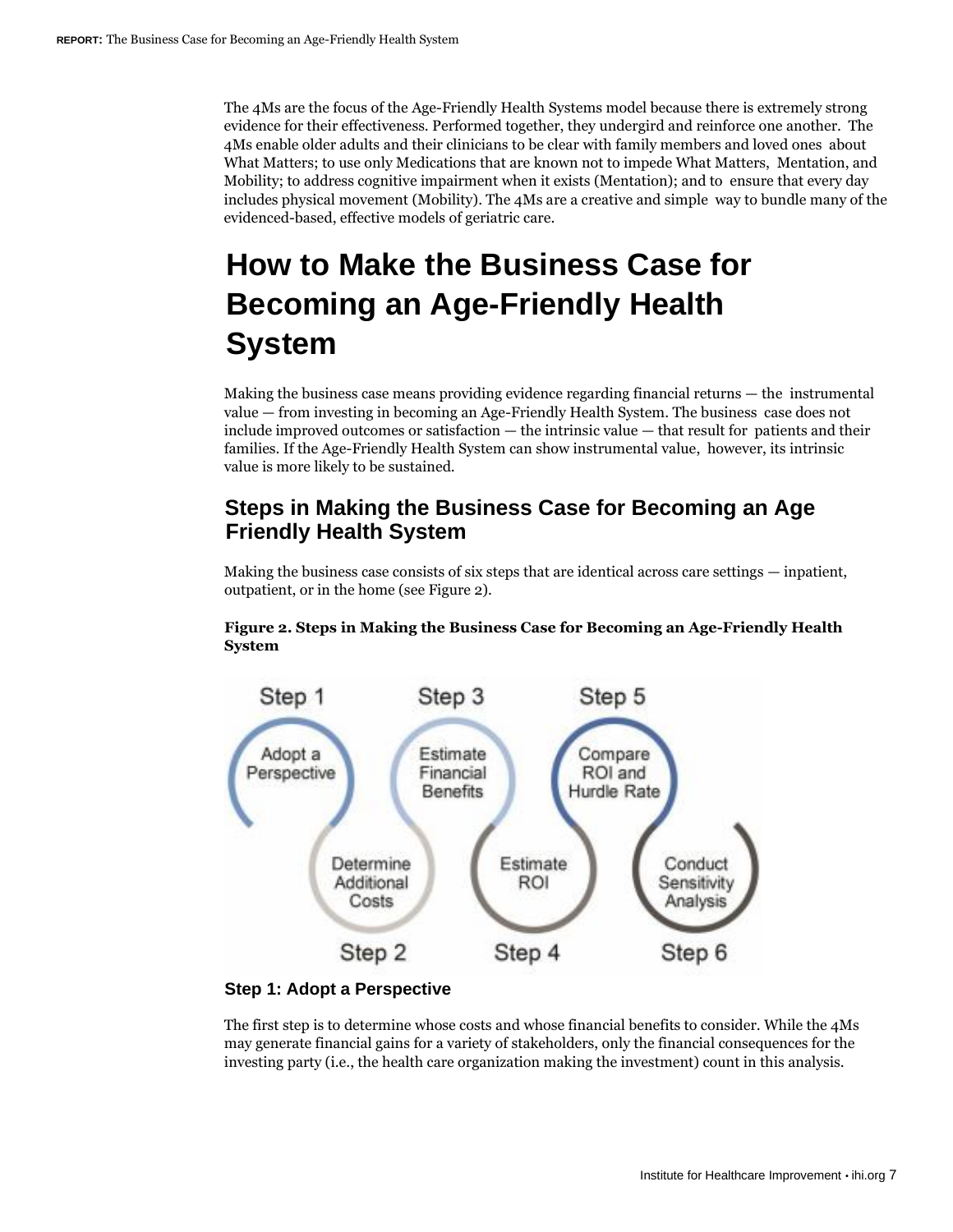# **Step 2: Determine the Additional Costs of Becoming an Age-Friendly Health System**

The next step is to assess any additional costs of providing age-friendly care relative to the status quo. The costs will generally be dominated by staffing expenses, although training, consulting costs, information technology (IT), supplies, and additional space and equipment are other possible expense categories. In many cases, health systems may redeploy existing staff resources to perform agefriendly care activities, and implementing the 4Ms could be cost-neutral.

### **Step 3: Estimate Financial Benefits**

The financial benefits of becoming an Age-Friendly Health System fall into three broad categories. These categories, along with their respective drivers, are depicted in Figure 3 and explained below.

**Figure 3. Financial Benefits of Becoming an Age-Friendly Health System** 



#### • **Avoid Costs of Poor-Quality Care**

An Age-Friendly Health System reduces costs in part by reducing poor-quality medical care. Cost avoidance stems principally from reductions in the incidence, duration, and acuity of hospital and post-acute care as well as readmissions and emergency department visits. (Whether the party that causes the savings also benefits from them is another matter, as mentioned above in Step 1.)

#### • **Deliver Care in a Cost-Effective Manner**

An Age-Friendly Health System can prosper financially by providing the right goal-concordant care, in the right place, and in the right way. For example, 1) intensive ambulatory care in the home for high-need older adults can substitute for more costly emergency department care; 2) inquiring into What Matters may result in fewer days in the intensive care unit (ICU), less specialty care, and more palliation; and 3) simple and inexpensive hydration, mobilization, and reorientation activities can replace less effective and more expensive antipsychotics in managing delirium.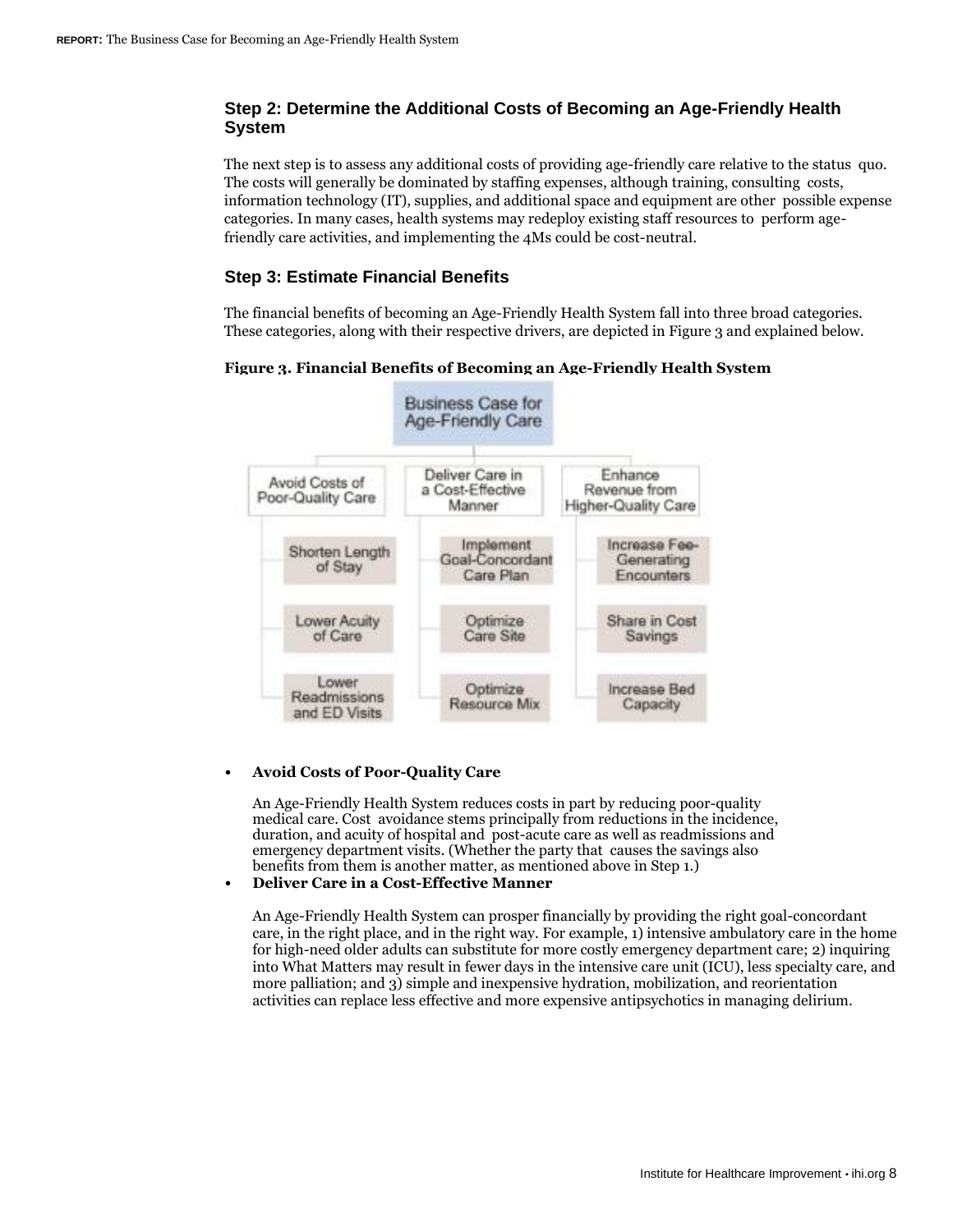#### • **Enhance Revenue from Higher-Quality Care**

An Age-Friendly Health System can augment revenue by increasing the number of appropriate encounters and interventions. One source of potential revenue is the Medicare Annual Wellness Visit (AWV) and resulting encounters such as advance care planning and health screenings.

Revenues can be augmented, too, through the quality improvement that characterizes age-friendly care. First, such care improves the patient experience, which positively influences survey results for the Consumer Assessment of Healthcare Providers and Systems (CAHPS) and Hospital CAHPS. Improved survey scores may assist in meeting quality improvement standards imposed by the Centers for Medicare & Medicaid Services (CMS) or health plans.2 Second, value-enhancing care may lead to an improved reputation and increased market share. Shared savings and other arrangements designed to reward improvements in the quality of care are increasingly common and create further opportunities for bolstering revenues. Finally, age-friendly care can lead to fewer hospital admissions and readmissions and reduced length of stay (LOS). Capacity can then be released and the beds back-filled by other revenue-generating patients if such demand is available.

### **Step 4: Estimate the Return on Investment**

Once gross benefits (i.e., the dollar sum of cost avoidance, new revenues, and financial gains from more cost-effective delivery models) are estimated, an Age-Friendly Health System will need to subtract the additional costs of implementing the 4Ms in order to determine the net income. Return on investment (ROI), often expressed as a percentage, is defined as net income divided by the program outlay.<sup>3</sup>

# **Step 5: Compare the ROI to a Hurdle Rate**

Some health systems may be content with a cost-neutral program, while other systems may require a positive return that recognizes what the required resources could have earned in alternative uses. An organization will typically set a higher hurdle rate (i.e., the minimum required rate of return on a project or investment) when a high degree of uncertainty surrounds the accuracy of the ROI assessment. In that circumstance, the investment is riskier and that risk may need to be balanced by the prospect of a larger return.

# **Step 6: Conduct Sensitivity Analysis**

The values of the key variables in the ROI assessment will inevitably be subject to uncertainty and debate. So, instead of reporting a single ROI, it is wise for an Age-Friendly Health System advocate to suggest a probable range. A simple approach is to report the projected ROIs for at least two scenarios. In the first scenario, all independent variables that shape the ROI are assigned "pessimistic" values; in the second, these variables are either conservative or at their most likely levels. If the 4Ms are predicted to generate an ROI in excess of the hurdle rate, even under the more pessimistic set of assumptions, the business case might be considered more convincing.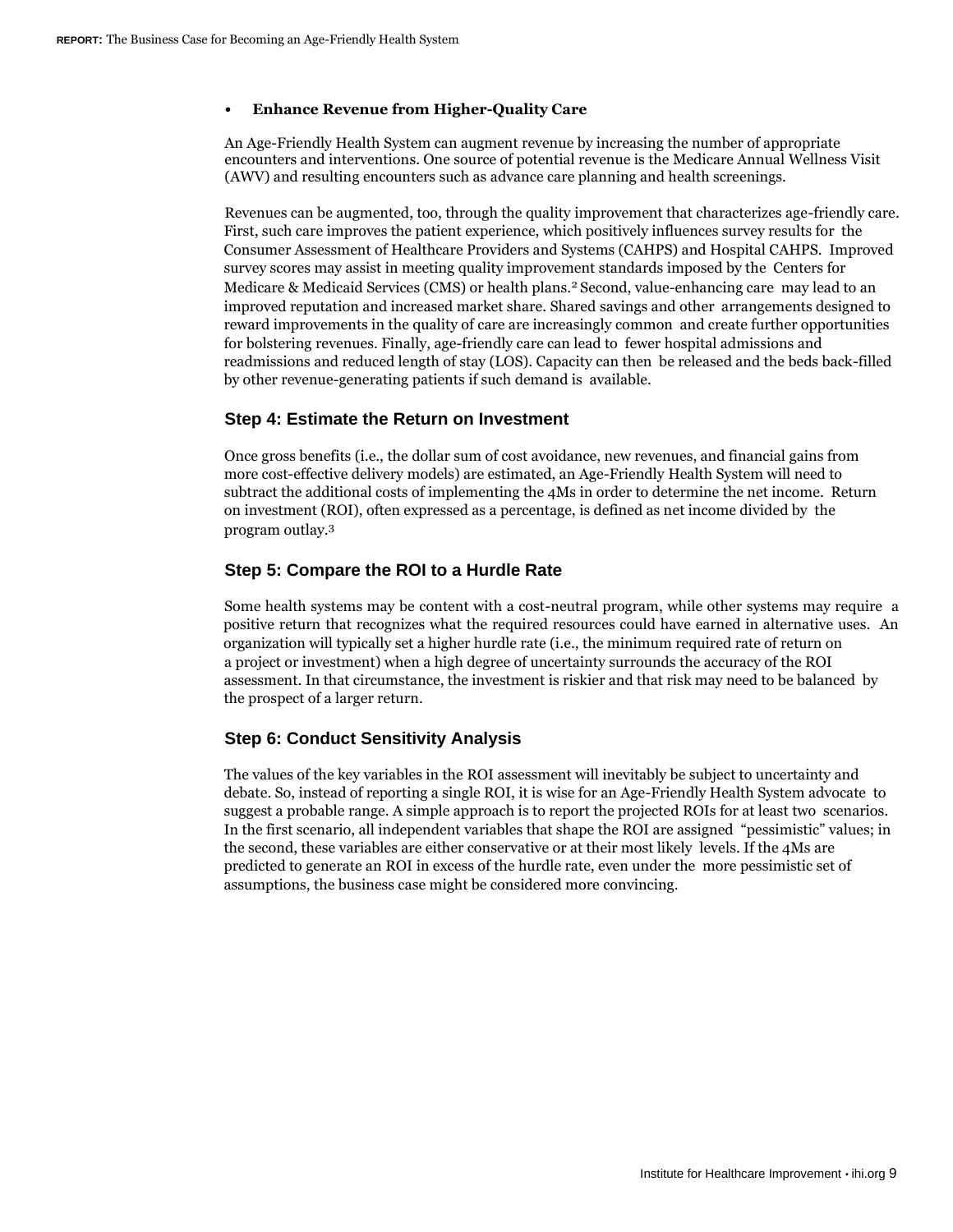# **Factors That Strengthen the Business Case for Becoming an Age-Friendly Health System**

The strength of any business case is crucially dependent on the context and local information. However, six factors tend to strengthen the business case for any health care initiative, including becoming an Age-Friendly Health System (see Figure 4).



### **Figure 4. Factors Shaping a Favorable ROI**

# **High Baseline Medical Utilization**

The greater the predicted utilization under usual care, the greater the potential for an Age-Friendly Health System to deliver benefits in terms of averted medical events. Targeting individuals most at risk for future medical utilization will likely yield a higher ROI than targeting individuals who are lighter utilizers.

# **Expensive Medical Events**

The total expense of medical utilization prior to implementation of the 4Ms represents the baseline from which cost savings will be calculated. Crucially, hospital admissions and readmissions constitute about 80 percent of the annual per capita medical costs for high-risk Medicare beneficiaries. Curtailing relatively cheap primary care visits does little to enhance the ROI; by the same token, should becoming an Age-Friendly Health System result in a larger number of primary care visits, any direct adverse impact on the ROI is likely to be minimal.

# **More Effective Age-Friendly Health System Program**

Effectiveness in this context means the extent to which the 4Ms reduce unnecessary, unwanted medical utilization. The effectiveness of the Age-Friendly Health System program will depend on a number of factors, including the caliber of the leadership of the age-friendly care team; the motivation, skill, and experience of those who deliver the care; the comprehensiveness with which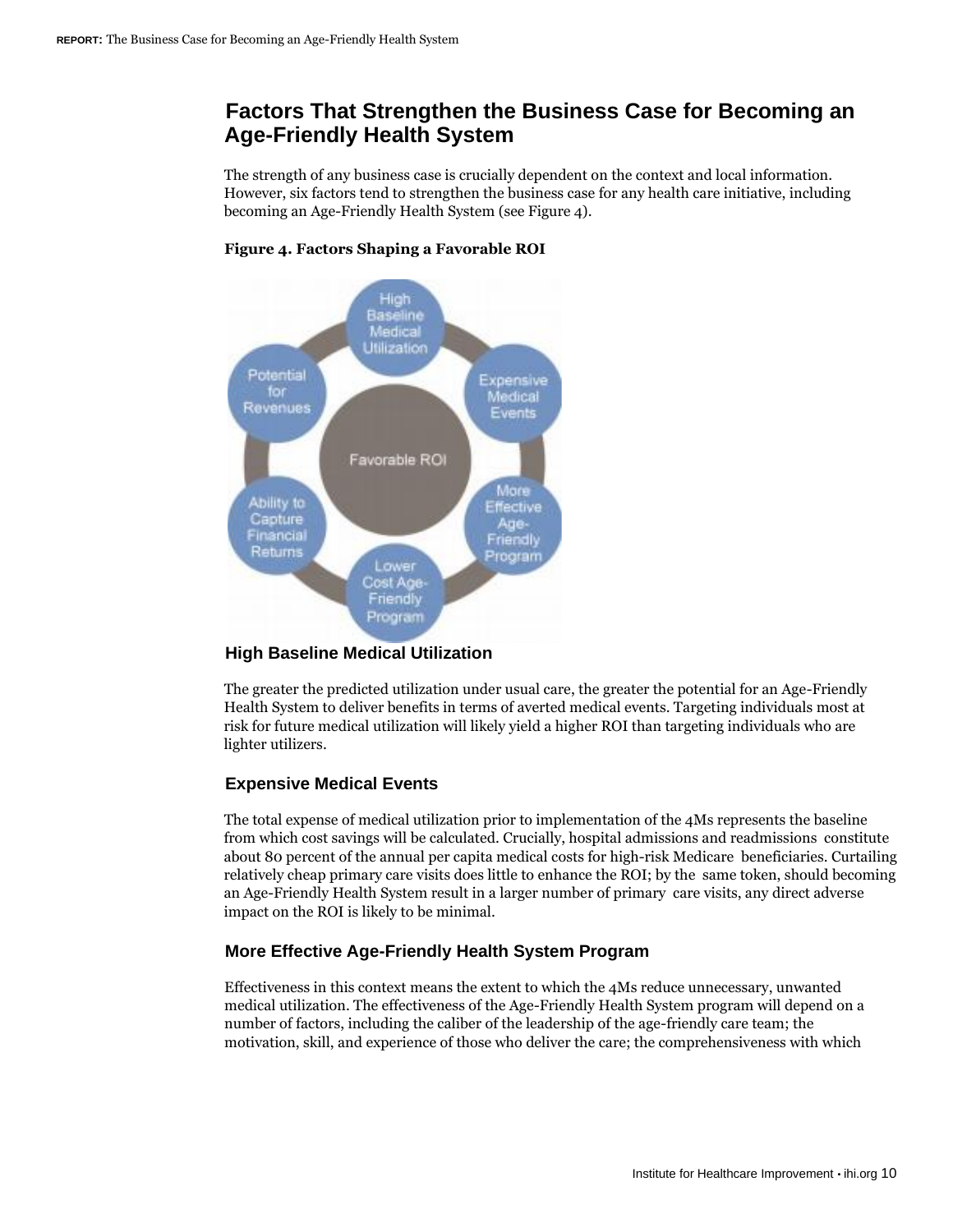all 4Ms are reliably integrated into care delivery; and the amount of resources dedicated to the program.

# **Lower Implementation Costs of an Age-Friendly Health System**

#### **Program**

Costs are lower when:

- The Age-Friendly Health System program is not forced to absorb a large portion of organizational overhead;
- The program is expected to run for several years, allowing for any upfront expenses to be spread out over time;
- The scale of the program is larger, allowing fixed costs of operation to be spread over more patients, thereby achieving economies of scale; and
- The health system can reallocate existing resources to 4M-related tasks and activities.

# **Ability of the Investing Party to Capture the Financial Returns**

The cost savings may not accrue entirely to the organization that invests in age-friendly care. The manner in which a health system derives its revenues, and the degree to which it is at risk for costs of medical utilization, are profound influences on the strength of the business case. With an increased emphasis by CMS on at-risk contracting (e.g., value-based purchasing, accountable care organizations, Shared Savings Programs, and bundled payments), the business case for becoming an Age-Friendly Health System will be increasingly attractive.

### **Potential for the Age-Friendly Health System to Generate Additional Revenues**

Additional revenues have financial consequences similar to reduced costs — both increase the ROI and make the business case stronger. Some financial analysts place a higher weight on a dollar gained than on a dollar saved, because it is so difficult to measure savings from averted medical events. The comparative certainty contributes to the financial appeal of an age-friendly AWV to a medical group. As noted earlier, there are several other circumstances under which an Age Friendly Health System can contribute to the health system's top-line revenues.

# **Case Study: The Business Case for Becoming an Age-Friendly Health System — Outpatient Setting**

# **St. Vincent Medical Group, Indianapolis, Indiana**

Ascension St. Vincent Medical Group in Indiana is part of Ascension, a pioneer health system in the Age Friendly Health Systems initiative. Ascension, one of the largest nonprofit health systems in the US, has more than 2,700 sites of care, including 145 hospitals and more than 50 senior living facilities, across 19 states and the District of Columbia. As one of the leading non-profit and Catholic health systems in the United States, Ascension is committed to delivering compassionate, personalized care for all, with special attention to persons living in poverty and most vulnerable.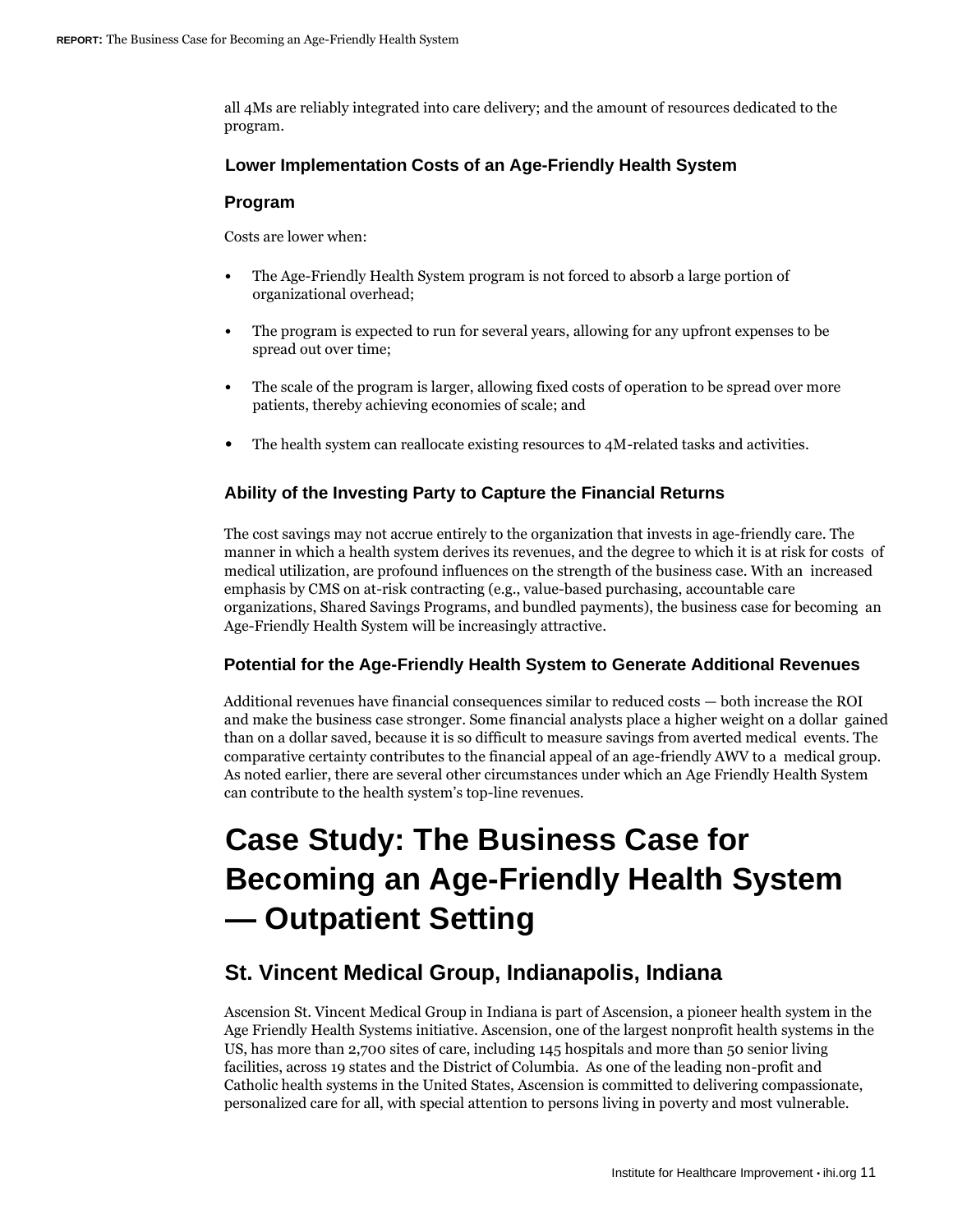During an interview with IHI, Ascension leaders stated that a priority in its Advanced Strategic Direction is to create holistic health models that improve the health of individuals and communities by creating new business and care models that catalyze resources to impact the determinants of health.

Ascension leaders believe that becoming an Age-Friendly Health System can contribute to the creation of these innovative, holistic health models. Specifically, by expanding the Medicare Annual Wellness Visit (AWV) to as many as 90 percent of eligible beneficiaries, Ascension can invest the revenue from early intervention and detection by clinicians to offset the lost revenue from the socially preferred goal of increased wellness and lower acute costs over the long run.

Ascension Medical Group (AMG), a physician-led provider organization within the Ascension system, has set a stretch target that 75 percent of eligible patients will have completed an AWV in the previous 12 months by the end of FY2019. The immediate financial impact of expanding the AWV can be substantial and will offset deferred future revenue, as this case study of Ascension St. Vincent Medical Group illustrates. Ascension St. Vincent Medical Group offers primary care in more than 100 sites throughout Indiana. The payment context for St. Vincent includes all Medicare payment plans.

AWVs were introduced by CMS in 2011 as part of the Affordable Care Act. Coverage is provided for a yearly visit to conduct a health risk assessment and to develop or update a beneficiary's personalized prevention plan.4 In March 2018, in collaboration with AMG, Ascension St. Vincent Center for Healthy Aging created a 4Ms-focused encounter template for the AWV. Within Ascension St. Vincent Medical Group, initial and subsequent AWVs are conducted by physicians or Medicare Wellness Nurses (MWNs), who are exclusively dedicated to providing these AWV encounters; approximately one half of AWVs are conducted by each.<sup>5</sup>

Ascension St. Vincent ensures that What Matters is an explicit conversation with the patient. In part to deliver care most efficiently and to use caregivers at the top of their licenses, Ascension St. Vincent is increasing the proportion of AWVs conducted by MWNs. In addition, Ascension St. Vincent has aligned with AMG in seeking to expand the percentage of eligible beneficiaries who participate in such visits from the current 40.5 percent to 75 percent by the end of FY2019. Both aims appear realistic given that the daily capacity of the MWN is six visits, but current MWN productivity averages about four visits per day.<sup>6</sup>

The Ascension St. Vincent case study illustrates the potential economic and significant patient benefit from approaching the AWV using a local adaptation of the 4Ms Framework.

# **Financial Returns from the Annual Wellness Visit and Anticipated Long Term Savings to Medicare**

Under a fee-for-service system, the direct financial returns from providing the AWV is offset by the potential longer-term reduction in acute care caseload and attendant revenues, and corresponding savings to Medicare. The short-term returns accrue from 1) the net income from the AWV itself; 2) the subsequent income-generating encounters that the AWV drives; and 3) potentially improved quality scores in value-based reimbursement programs. Over the long term, the AWV is forecast to generate savings to the Medicare program through a reduction in ED and inpatient utilization. Another financial benefit, albeit indirect, is the decrease in unnecessary use of physician time.<sup>7</sup>

The fee received by Ascension St. Vincent for each AWV is currently about \$140, a blended average that considers the mix of initial and subsequent visits.<sup>8</sup> The cost of a MWN-provided AWV is estimated to be about \$92.9 Thus, the net income margin for MWN-provided visits is \$48.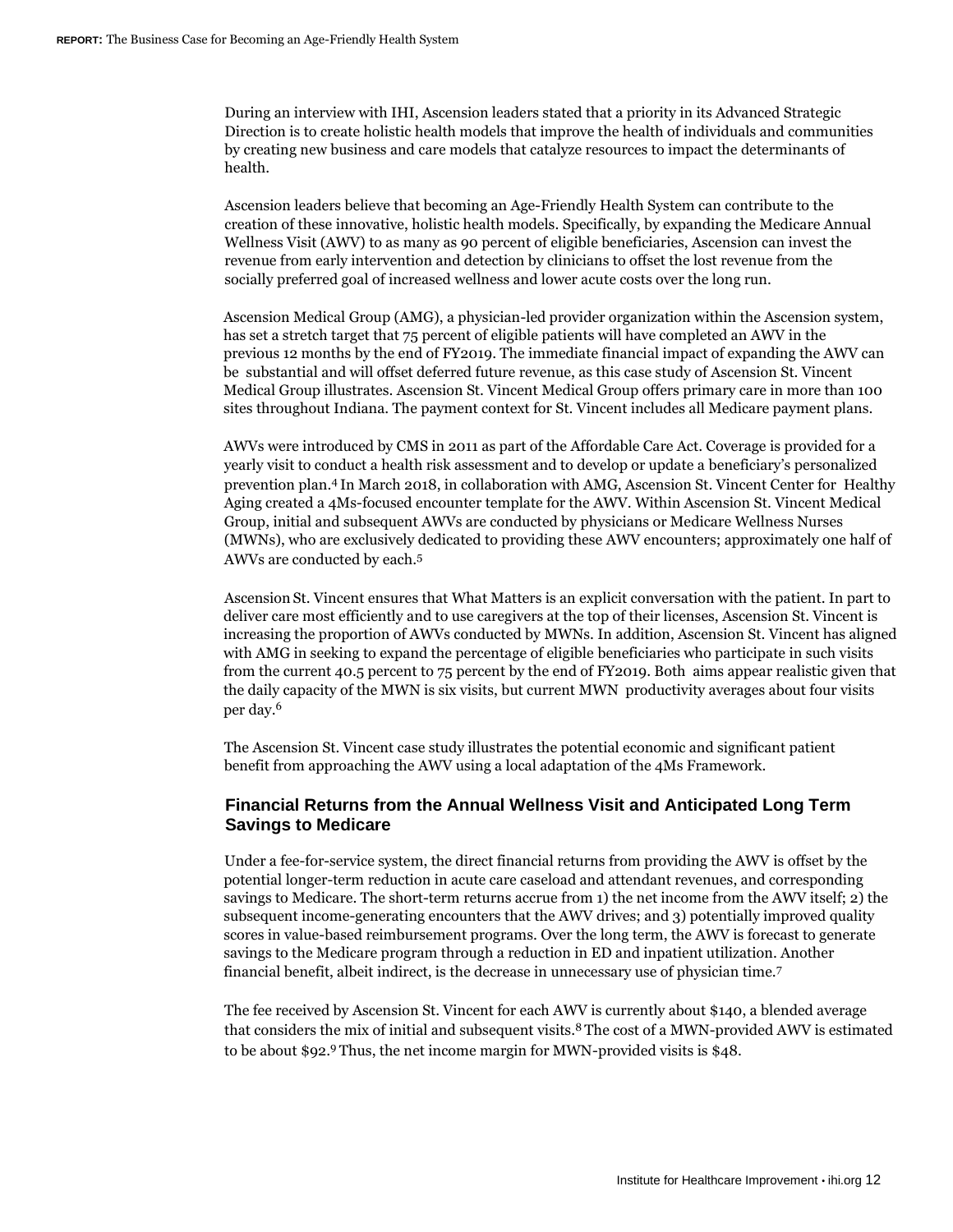Additional financial benefits may derive from an increased number of advance care plans and preventive screenings resulting from the AWVs that would not have otherwise occurred. The next two sections discuss the financial gains from these two sources. (Note: It is also possible that AWVs generate additional income from added evaluation and management encounters, but that is not included as part of the analysis below.)

## **Net Income from the Advance Care Plan**

The advance care plan (ACP) is a voluntary, face-to-face conversation between a physician (or other qualified health care professional such as a physician assistant, nurse practitioner, or certified clinical nurse specialist) and a patient concerning advance directives pertaining to future medical treatment, if the patient is not able to make decisions independently at that time.

Effective January 1, 2016, CMS began paying for the ACP under the Medicare Physician Fee Schedule (PFS). Since the AWV often touches on the patient's end-of-life goals, especially when What Matters is explicitly raised, that visit can prompt a subsequent ACP. Data from Ascension St. Vincent show that when an age-friendly AWV is provided (i.e., the AWV explicitly focuses on the 4Ms as the orientation for the visit), the probability of a subsequent ACP increases from 19.8 percent to 38.1 percent, thereby adding both to the financial benefits from the AWV and to the dignity and well-being of each patient who completes and ACP.

There are two codes for the ACP: 1) code 99497 is designed as compensation for a 30-minute encounter and pays a clinician approximately \$80; and 2) code 99498 allows for an extension of the initial period and pays an additional \$71. At St. Vincent, both ACP codes are almost always used for what are typically lengthier consultations. The combined payments total about \$150. When conducted by a physician assistant, nurse practitioner, or certified clinical nurse specialist, all of whom are qualified to conduct ACPs, the cost of the ACP is estimated to be about \$83. This figure is based on an annual wage of \$100,000 for these providers and an assumed capacity of conducting five encounters per day. Allowing for an additional \$17 (20 percent) for possible indirect costs associated with each ACP results in a net income margin for each ACP of about \$50. In some cases, the physician may conduct the ACP, which could minimally impact the net margin.<sup>10</sup>

### **Net Income from Preventive Screenings and Long Term Savings for Medicare**

There are 25 billable preventive screenings that can be prescribed under Medicare Part B. The AWV provides an opportunity to determine the appropriateness of services such as colorectal cancer screening, breast cancer screening, bone mass measurements, depression screening, and others. Thus, the AWV drives preventive screenings, which, for many medical groups, contribute to quality measures in addition to driving revenues directly.

As shown in Table 1 below, based on 2018 data from Ascension St. Vincent, the impact of the agefriendly AWV on the uptake of the four most common screenings can be quite large and provide enormous benefit to patients. For example, for falls screening, the provision of the AWV adds 31.5 percentage points to the probability that this screening will occur. For the purpose of illustration, if we assume that the net income from this screening is \$10, then the expected additional value of the AWV from the falls screening would be \$3.15 (31.5 percent of \$10). (Similar calculations for the three other screenings are reflected in the overall results in Table 2.)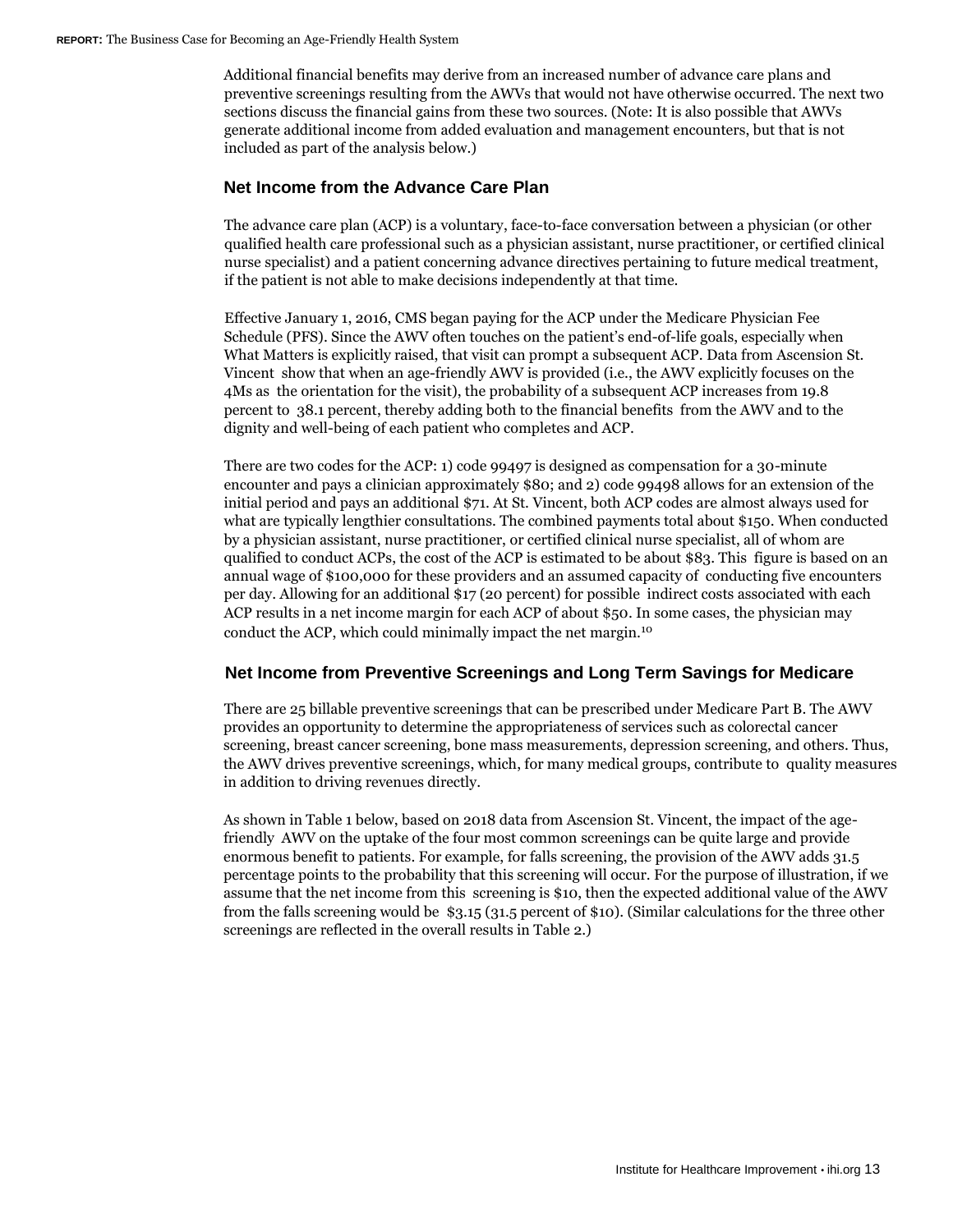| <b>Screening</b><br><b>Type</b> | <b>Total</b><br><b>Annual</b><br><b>Number of</b><br><b>Screenings</b> | <b>Screening</b><br><b>Rate with</b><br><b>AWV</b> | <b>Screening</b><br><b>Rate</b><br><b>Without</b><br><b>AWV</b> | <b>Total Number</b><br><b>Additional</b><br><b>Screenings</b><br>Due to the<br><b>AWV</b> |
|---------------------------------|------------------------------------------------------------------------|----------------------------------------------------|-----------------------------------------------------------------|-------------------------------------------------------------------------------------------|
| Falls                           | 30,129                                                                 | 76.6%                                              | 45.1%                                                           | 6,890                                                                                     |
| Depression                      | 21,747                                                                 | 77.5%                                              | 38.7%                                                           | 6,551                                                                                     |
| Colorectal<br>Cancer            | 23,508                                                                 | 86.6%                                              | 61.0%                                                           | 3,748                                                                                     |
| <b>Breast Cancer</b>            | 12,406                                                                 | 93.3%                                              | 67.5%                                                           | 1,864                                                                                     |

**Table 1. Ascension St. Vincent Medical Group Screening Rates: With Annual Wellness Visit (AWV) versus Without AWV** 

# **Overall Potential ROI from the AWV**

By the end of 2019, Ascension St. Vincent Medical Group aims to expand the proportion of its eligible population that receives age-friendly AWVs to 75 percent of all eligible seniors, deploy their MWNs to conduct these visits, and increase the productivity of MWNs from four to six visits per day. If all of these efforts succeed, St. Vincent's annual net income potential from age-friendly AWVs is projected to be about \$3.0 million, which then is expected to result in savings to Medicare over the long term, and offsets potential lost future revenue from subsequent encounters and improves the health status of patients - a win-win-win for the patient, Ascension St. Vincent, and the Medicare Program over the long run. When the net income from screenings and from the ACPs attributable to the AWVs is included, that number rises to about \$3.6 million (see Table 2).

| Table 2. Ascension St. Vincent Medical Group Annual Net Income Potential from Age- |  |
|------------------------------------------------------------------------------------|--|
| Friendly AWVs <sup>11</sup>                                                        |  |

| <b>Source of Net Income</b>         | <b>Amount</b> |
|-------------------------------------|---------------|
| Age-Friendly Annual Wellness Visits | \$3,003,000   |
| Screenings                          | \$250,000     |
| Advance Care Plans                  | \$385,000     |
| <b>Total</b>                        | \$3,638,000   |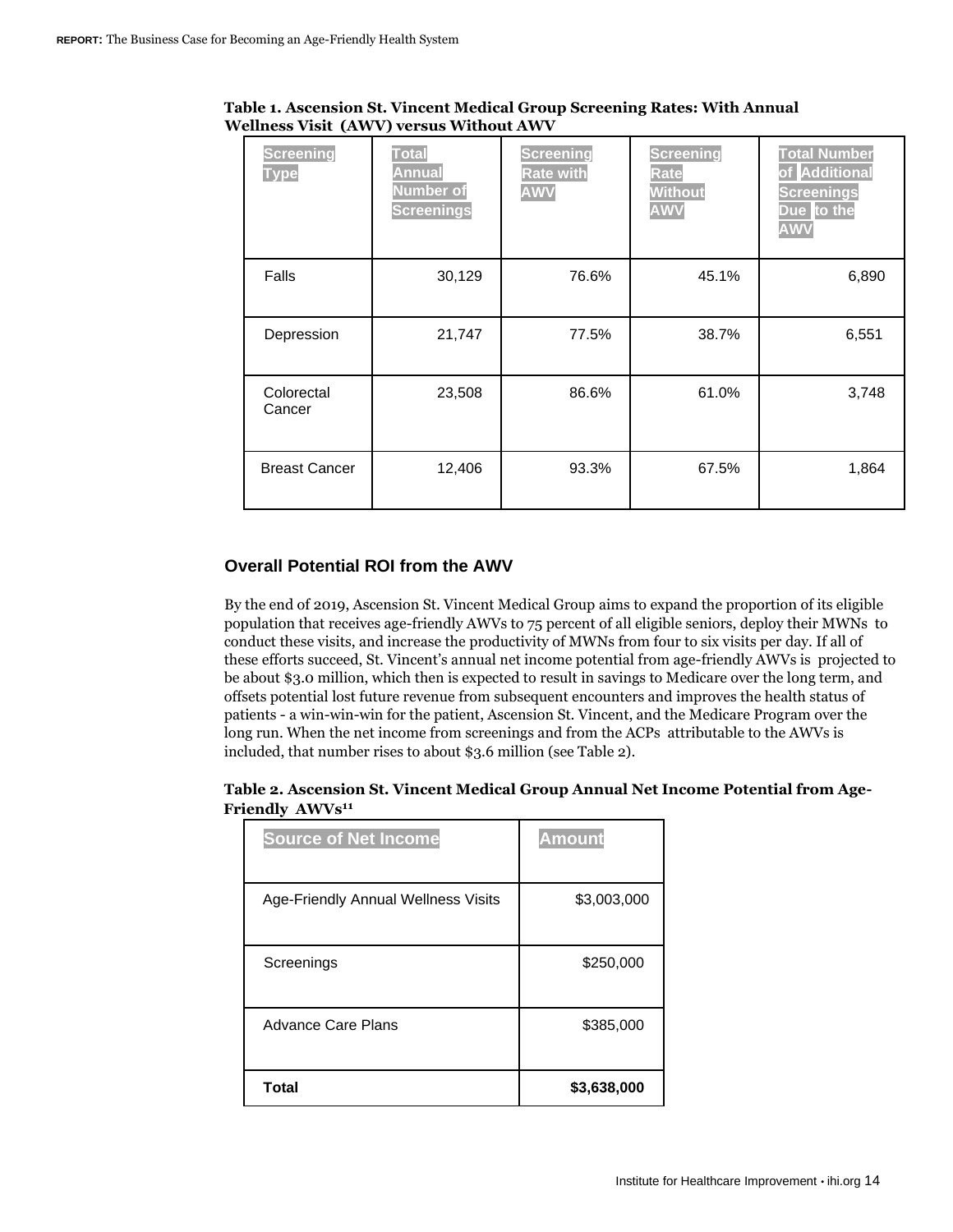#### **Summary**

Under its Age-Friendly program, the expansion of ambulatory visits, and in particular age-friendly AWVs, is creating significant immediate income-generating opportunities for Ascension St. Vincent and for the other medical groups in the Ascension system while generating savings for the Medicare program and offsetting the potential loss of revenue over the longer term. These increased preventive visits undoubtedly improve care for individuals and communities. If the net income from advance care plans and health screenings is added to the net income from the age-friendly AWVs, these changes have the potential to generate annual net income for Ascension St. Vincent of about \$3.6 million.

Note that other medical groups can replicate these calculations using their own data by accessing the IHI Age-Friendly Health Systems Outpatient ROI Calculator,12 an Excel-based tool developed for assessing the business case for an age-friendly AWV.

# **Case Study: The Business Case for Becoming an Age-Friendly Health System — Inpatient Setting**

# **Hartford Hospital, Hartford, Connecticut**

The business case for implementing the 4Ms in a hospital setting is predicated mainly on the health care costs avoided through the elimination of poor-quality care. Figure 5 shows the most common and costly adverse events that the 4Ms may potentially avert. In the figure, although each event is linked to one specific "M," in practice all 4Ms work synergistically against each negative outcome.



#### **Figure 5. Adverse Events Potentially Averted by Implementing the 4Ms**

Consequently, the business case for the 4Ms should account for all the negative events they potentially avert, events predicted to occur under typical hospital care. To illustrate how health systems can construct the business case, the following case study focuses on a single adverse event: the incidence of delirium. However, the approach to making the business case for averting other adverse events with the 4Ms is identical.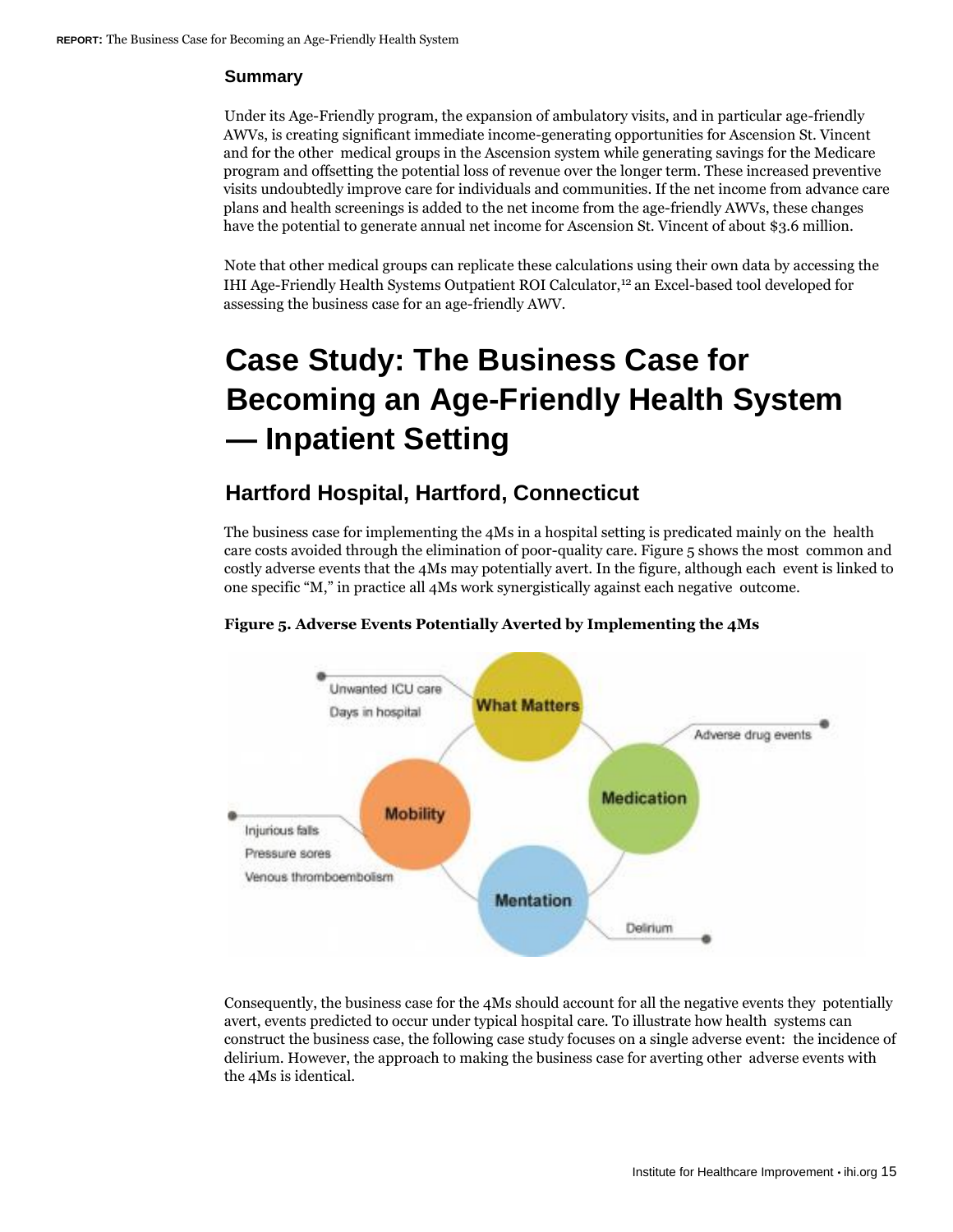The business case for preventing delirium is based on lowering the hospital length of stay (LOS) and the daily cost. (The case would be even stronger were a hospital to bear some financial responsibility for its post-discharge or downstream sequelae: hospital-acquired delirium has been shown to increase nursing home placement and overall health care costs subsequent to hospital discharge.13)

This case study focuses on Hartford Hospital's ADAPT (Actions for Delirium Assessment Prevention and Treatment) program. Hartford Hospital is a participant in the IHI Age-Friendly Health Systems Action Community. ADAPT has generated sufficient data to make a plausible business case for its age-friendly approach to care. Hartford Hospital, an 867-bed teaching facility, is part of Hartford HealthCare, a comprehensive health care network in Connecticut. ADAPT was introduced there in 2012 and is currently led by Christine M. Waszynski, DNP, APRN, GNP-BC, and Robert S. Dicks, MD, FACP. ADAPT is now being implemented in multiple hospital units where more than 4,000 patients were seen in 2018.

### **ADAPT Strategies**

ADAPT's delirium care pathway (see Appendix) is straightforward: screen all patients for delirium, prevent cases from developing, treat those that do, and manage cases that cannot be resolved. ADAPT is similar in most respects to the Hospital Elder Life Program (HELP), the widely studied and accepted standard of delirium care.14 ADAPT's evidence-based strategies are firmly grounded in the "4Ms" Framework of an Age-Friendly Health System. In addition to Mentation, the main category into which delirium falls, the pathway explicitly includes the individualized plan of care (What Matters), mobilization and falls prevention (Mobility), and avoiding or stopping potentially inappropriate medications (Medication).

# **Prevalence of Delirium at Hartford Hospital**

ADAPT screens almost all patients for delirium because the hospital's data show that no age group or service line is immune to the condition. In 2018, diagnosed delirium varied between 5 percent to 50 percent in all hospitalized patients in the participating units. Delirium-positive rates vary by service, with coronary artery bypass grafting (CABG) being the highest, followed by trauma at slightly under 40 percent. Joint replacement had the lowest rate at about 5 percent. Current rates reflect implementation of ADAPT strategies, in the absence of which delirium rates presumably would have been higher.

### **Cost Avoidance with ADAPT Implementation**

While the absence of data from a randomized control group makes it challenging to rigorously establish the ROI from ADAPT, the heavy financial burden that delirium imposes on this hospital, together with the low costs of ADAPT, sets up a plausibly strong business case for the efforts to prevent it.

Delirium cases are enormously expensive at Hartford Hospital. From July 2015 to June 2016, 35,700 hospital days were attributed to delirium, with hospital-incurred costs of about \$96 million.15 These delirium-related costs stem from an increased LOS combined with a higher cost per day, as shown in Table 3. Considering these two factors, delirium is responsible for adding more than \$22,000 to a hospital stay. Hartford Hospital data and published studies support the position that delirium alone, rather than other factors, is responsible for the dramatic increase in hospital LOS.<sup>16</sup>

The payer mix and payment systems under which Hartford Hospital operates ensure that the financial savings from ADAPT's prevention efforts accrue to the larger Hartford HealthCare system. Older patients are primarily traditional Medicare beneficiaries, although a small number fall under per-diem or per-case rates paid by health plans with which the system contracts. Under fee-forservice, lowering length of stay creates a financial benefit.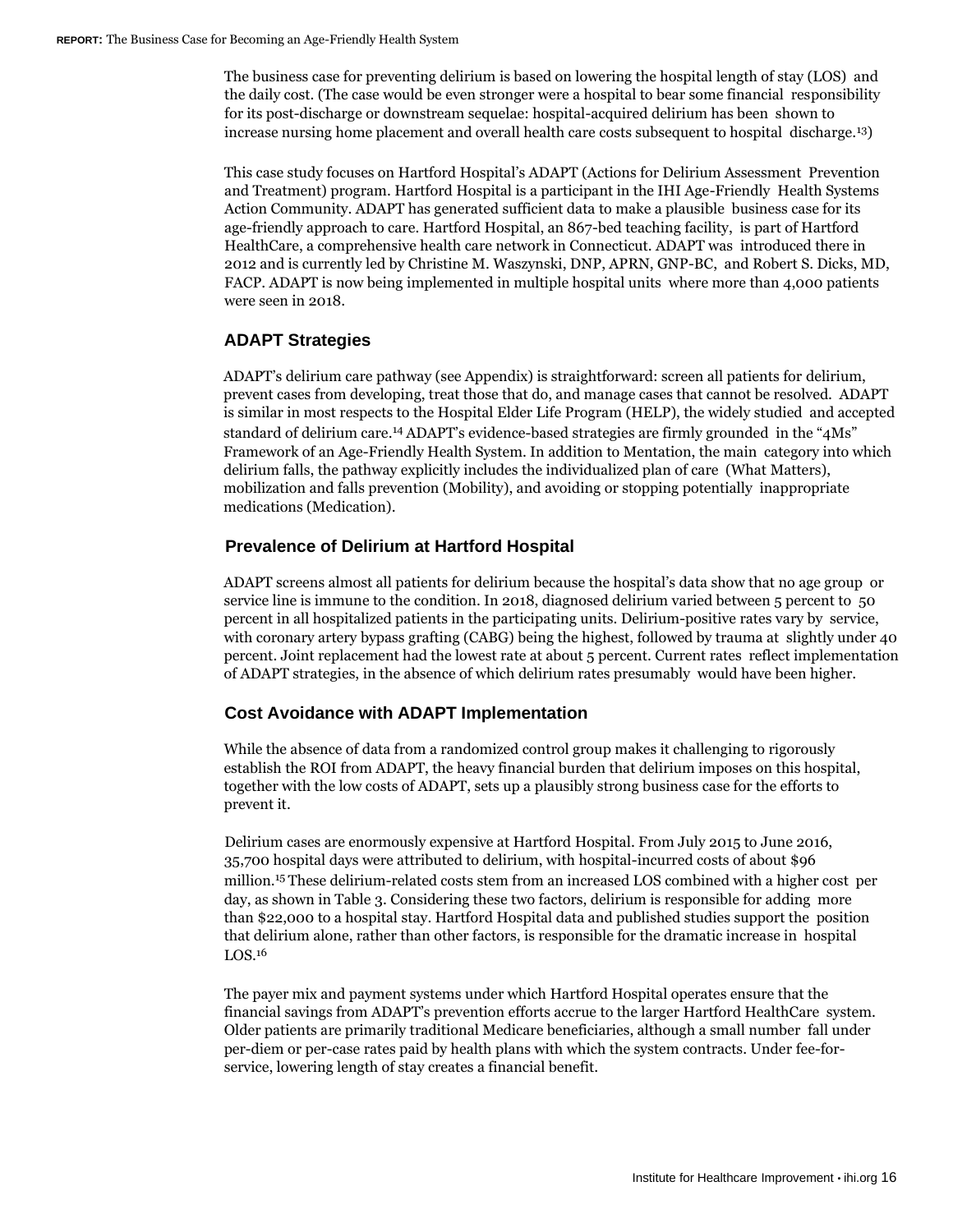|                         | <b>With Delirium</b> | <b>Without Delirium</b> | <b>Difference</b> |
|-------------------------|----------------------|-------------------------|-------------------|
| Hospital length of stay | 12 days              | 4 days                  | 8 days            |
| Daily cost              | \$2,798              | \$2,225                 | \$573             |
| Total cost of stay*     | \$31,284             | \$8,900                 | \$22,384          |

### **Table 3. Hartford Hospital Per-Patient Costs Associated with Delirium**

\*Note: The cost of a stay with delirium is based on the extra cost per day applying just to the eight added days.

It can be misleading, however, to use the cost figure of roughly \$22,000 (above in Table 3) as the financial return from preventing a case of delirium. The cost saving includes only the variable costs of that day, not the full costs, which include fixed elements that are unaffected by shorter stays. Thus, a conservative estimate, based on the assumption that fixed costs constitute 50 percent of the total, is that the financial benefit of an avoided delirium case is about \$11,000.17 Demonstrating a positive ROI requires evidence that the cost of preventing a case is less than that amount. The cost of preventing a delirium case is a calculation that requires knowledge of 1) the costs of implementing ADAPT and 2) its effectiveness in reducing the incidence of delirium.

ADAPT requires minimal outlays: about \$5 per patient for items (such as reader glasses, stuffed animals, personalized music, sleep eye masks) to improve function or provide comfort. There are, of course, indirect time-based costs for personnel. Additional time is required for ADAPT leadership tasks, for training (about two hours per nurse), for configuring the electronic health record, and for gathering and reporting data.

To date, Hartford Hospital has not attempted to convert these time requirements into a dollar equivalent. However, ADAPT's leaders estimate that the total amount, including out-of-pocket and indirect costs, comes to no more than \$50 per patient. (Note that this cost is considerably lower than the costs for HELP. In 1999, HELP was reported to cost \$327 per patient, the equivalent of \$630 in 2019 dollars.18 The cost disparity is due to two factors: first, ADAPT relies more heavily on volunteers; and second, unlike HELP, ADAPT does not have specific personnel whose only function is to oversee the program.)

While no concrete data have yet been reported on ADAPT's effectiveness, it is highly likely that it is cost-beneficial. A financial tool called breakeven analysis, used in the context of data gaps, suggests this likelihood. With this tool, we calculated the percentage of delirium cases that ADAPT must prevent in order to be cost-neutral. Then, we compared this breakeven threshold to what might be reasonably expected.

If the breakeven threshold is a lower number of prevented cases than expected, it is plausible that the program will generate a positive financial return. When the analysis is performed even under the conservative assumptions, the breakeven threshold is minimal and likely to be far beneath what might be reasonably expected. The breakeven threshold is only 2 percent when the cost per patient is \$100 and the value of a case prevented is \$5,000. Research from HELP supports the view that up to 40 percent of delirium cases are preventable.<sup>19</sup>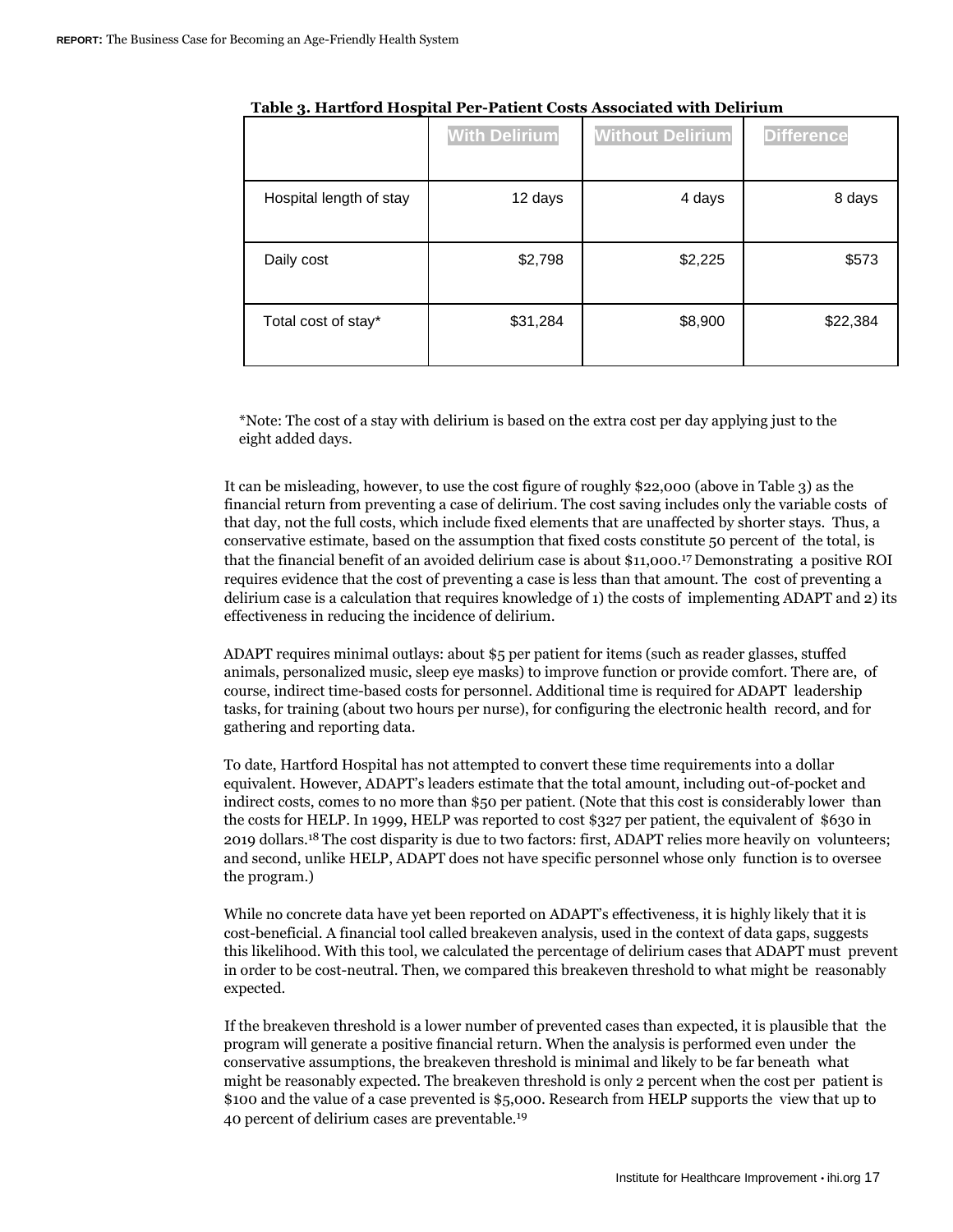### **Summary**

From the Hartford Hospital data and analysis applied to it, one might reasonably conclude that even under the most conservative scenarios, ADAPT should at least break even and probably perform far better than that. ADAPT, HELP, and other similar age-friendly initiatives to address delirium while also averting other iatrogenic events, such as falls, infections, and pressure sores, make a plausibly strong business case for their adoption. While the financial dimension is generally not the decisive factor for adopting the 4Ms, an attractive ROI should serve to encourage the scale-up and spread of age-friendly hospital care.

We invite organizations to use the IHI Age-Friendly Health Systems Inpatient ROI Calculator,<sup>12</sup> with their own data, to evaluate the business case for their inpatient 4Ms programs. This Excel based calculator contains not only costs of delirium, but also some of the other potentially avoidable costs shown in Figure 5.

# **Lessons and Challenges**

A review of the two case studies yields crucial lessons. These should serve to inform a business case for any organization that has become, or is considering becoming, an Age-Friendly Health System.

# **Lesson 1**

#### **There is no single business case for becoming an Age-Friendly Health System.**

It would be misleading to claim that there is a single, consistently attractive business case for becoming an Age-Friendly Health System. There are simply too many variables that affect the ROI, including the setting (outpatient, inpatient, or in the home), how reliably the 4Ms are applied, the specifics of the population served, and the payment system under which the health system operates. The last two factors are so important that each warrants a separate lesson.

# **Lesson 2**

## **The crucial factor underlying a strong business case is the health care organization's responsibility for a large portion of the total cost of care.**

An Age-Friendly Health System is more likely to generate an attractive ROI if it is at risk for a substantial portion of the total cost of care and if it is rewarded for quality service delivery. But even under a fee-for-service system, hospitals are exposed to financial risk stemming from length of stay and cost per day.

# **Lesson 3**

### **Risk stratification of the population eligible for age-friendly care may be advisable.**

To the extent that age-friendly care involves a marginal cost relative to usual care, it will generally make financial sense to focus such care on patients with the greatest need and who incur the highest cost. (This financial consideration may conflict with the clinical imperative to provide better care to all, irrespective of their degree of need.) Extending the services to those at lower risk for expensive medical events may reduce the overall ROI, potentially beneath a financially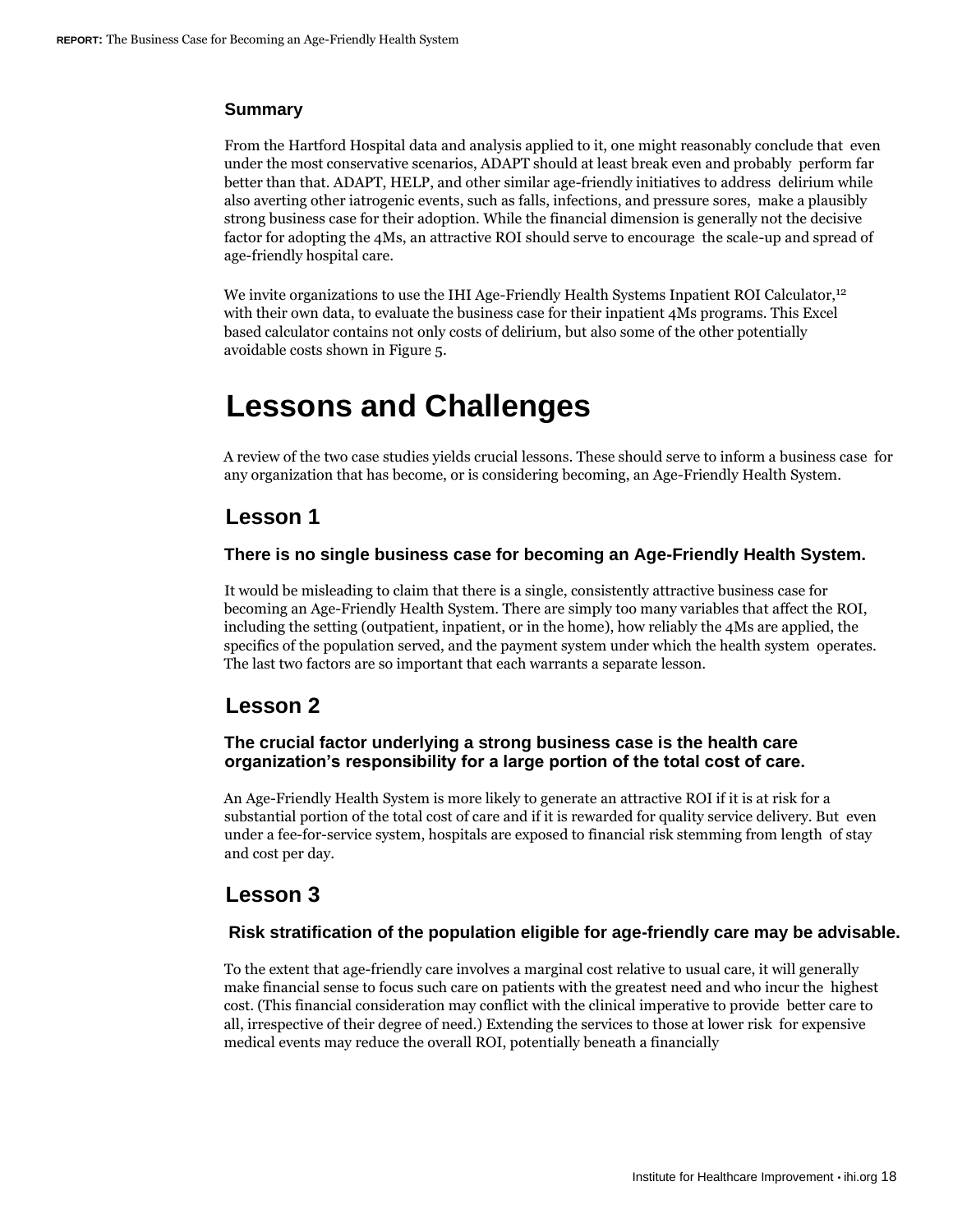acceptable hurdle.20 In the inpatient setting, for example, the risk of delirium is far greater for patients in postoperative thoracic surgery than in elective orthopedic surgery.<sup>21</sup>

# **Lesson 4**

# **The 4Ms work collectively as a set of evidence-based elements; it is not possible to assess the individual contribution each of the 4Ms makes to the ROI.**

The 4Ms work collectively and synergistically. For example, delirium prevention and treatment (Mentation) deliver significant financial benefits to hospitals. But a focus on Mentation alone may not reliably produce this outcome; Medication and Mobility also play important roles. And in the ambulatory setting, the Annual Wellness Visit is profitable by virtue of focusing on all 4Ms, including What Matters.

# **Lesson 5**

# **Every site needs to collect its own data.**

While published data on certain age-friendly activities may be available, it is strongly preferred that each site collect its own data since results will differ in each context. It is often challenging to collect the relevant data, but each health system needs to develop a plan for evaluating financial outcomes. That plan should begin by identifying the inputs for which data need to be collected.

The ROI calculators that IHI has made available will help health systems address this challenge by identifying the data requirements for making their own business case.12 These calculators will also generate estimates of ROI ranges when the data are difficult to collect, and when there is uncertainty regarding their magnitudes.

# **Conclusion**

While financial benefits are not the primary reason to become an Age-Friendly Health System, the business case can be compelling. Making the best possible business case requires certain general considerations, described in this report, as well as a deep understanding of your specific health care setting. We hope this report will furnish you with the tools to get started on your journey to providing age-friendly care.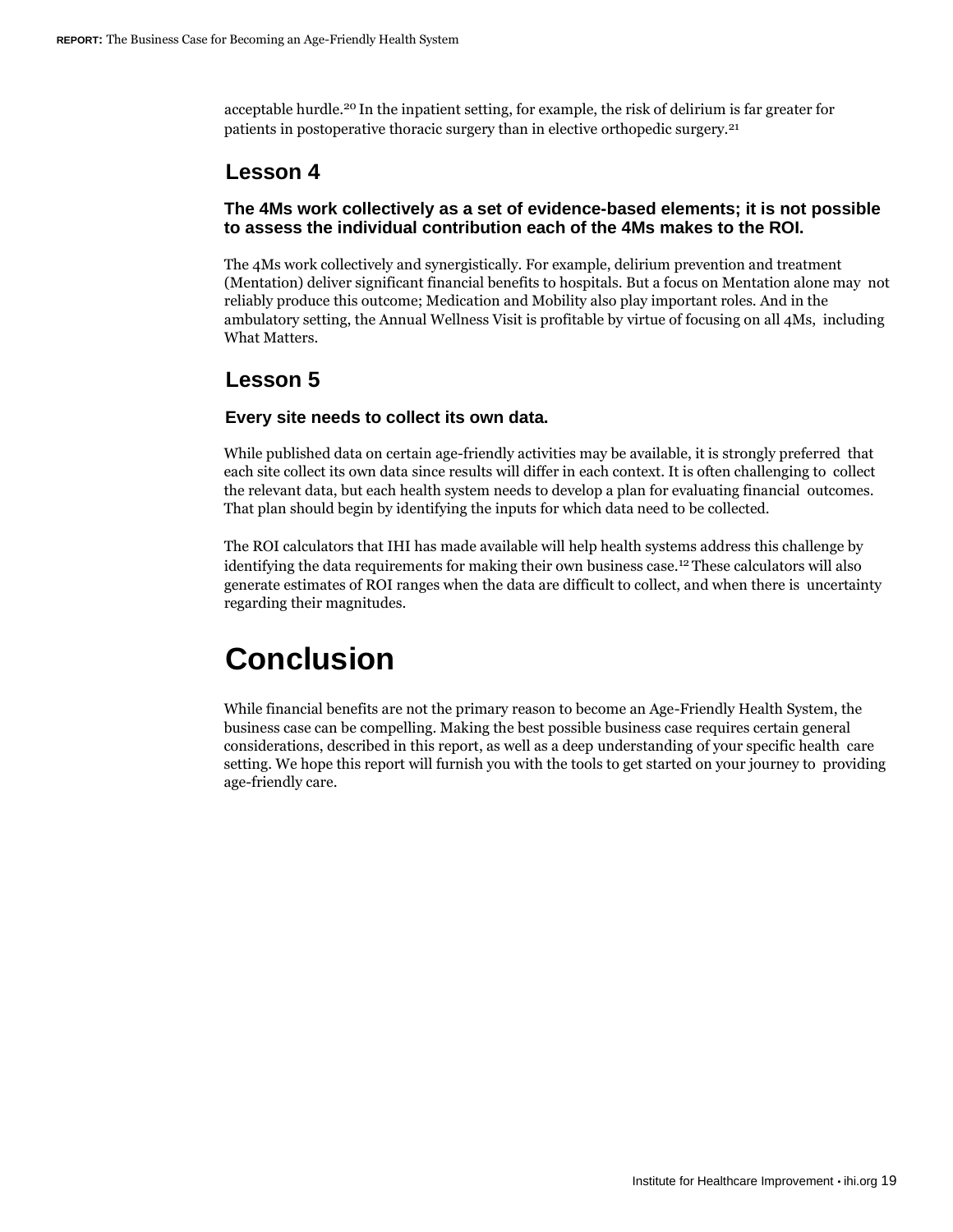# **Appendix: Hartford Hospital ADAPT Delirium Care Pathway**

# Confusion Assessment Method (CAM® or CAM-ICU®)



of Mothad. Copyright 2002, Haspital Elder Life Program, LLC. 21<br>semission, fils responsibility in assumed by the Hospital Elder Life I

CASHOL Capyright @ 2013, E. Wellty Elp. MD, SITE and Vandebill Deloraty, all rights

#### Modified Richmond Agitation Sedation Scale (mRASS)

|         | +4 Combative        | No attention, overly combative, violent, immediate<br>danger to staff                                                   |
|---------|---------------------|-------------------------------------------------------------------------------------------------------------------------|
|         | +3 Very Agitated    | Pulls tube(s) or cutheteris); fights exviranment/not<br>people, difficult to get patient to pay or sustain<br>stientign |
|         | 42 Azitated         | Frequent non-purposeful movement,<br>uncooperative, loses attention rapidly                                             |
|         | +1 Restless         | Anxious but requesters not aggressive or<br>vigorous, cooperative, pays attention most of the<br><b>DOD</b>             |
|         | Alert and Calm      | Pays attention, makes eye contact, responds<br><b>INTERVENISTIC</b>                                                     |
| $^{-1}$ | Wakens Kanily       | Not fully alert, but has sustained awakening > 10<br>are. Slightly drawny                                               |
|         | 2 Waitens Slowly    | Briefly awakens with epo contact to voice < 10 nec.<br><b>Vietra Growish</b>                                            |
| -3      | Difficult to Awaken | Movement or eye opening to voice but no eye<br>contact                                                                  |
|         | Can't Stay Awake    | No response to voice but displays movement on<br>eye opening to physical etimulation. Arousable but<br>no atteintion.   |
|         | -5 Unarousable      | No response to voice er physical stimulation                                                                            |

(Denot, Novington & Rodelph, 2012)

# Potential Etiologies of Delirium

### Drugs

- Eyes, ears, environment, emotions
- Liver failure, low PO, (MI, PE, anemia, CVA)
- Infection, immobility
- Restraints, respiratory
- Injury, ictal state

Unfamiliar surroundings, under hydration

### Metabolic

# Deliriogenic Drugs to Limit/Avoid

| Diphenhydramine<br>/BenadryU                                                            | Alternative for allergic Re is<br>Claritim (Eprotadine).                                                                   |
|-----------------------------------------------------------------------------------------|----------------------------------------------------------------------------------------------------------------------------|
| Lorazepam<br>(Athon)                                                                    | Use only in patients dependent upon<br>benzodiszepines ar.with patential ETDH<br>withdrawal or terminal delirium           |
| Zolpidem<br>(Ambaw)                                                                     | Use 2.5 mg at biobitne If<br>hat requirement la significant media non-<br>a sa mga kalawang ng pag-agaway ng mga mga mga m |
| Metaclopramide<br>Promethazine<br>Prochlorperazine<br>(Region, Phenergan,<br>Companine/ | Alternative is Ondamietron (Zofran)                                                                                        |
| Famotidine<br>(Pepcid)                                                                  | Afternative is PPI except with Playie, or<br>Pontoprazole (Protonod                                                        |
| Fentanyl                                                                                | Alternative is Hydromorphone<br>(Diloudid), Acetominaphen (Tylenol), or                                                    |

Medications to Not Stop Abruptly

Tramadol (Ohram)

- · Acetylcholinesterase inhibitors
- · Antiepiletics
- · Benzodiazepines
- · Opioids/narcotics
- · Sedatives/hypnotics
- $-$  SSRIs
- · Steroids

#### **Delirium and Acute Encepha** are associated with Death, Disability, Deterioratio **Discharge Difficulties**

# Delirium & Acute Encephalop **Care Pathwa**



Save a Brai

## Sponsored by AD Actions for Delirium Ass Prevention & Treatn

H Η  $8.9$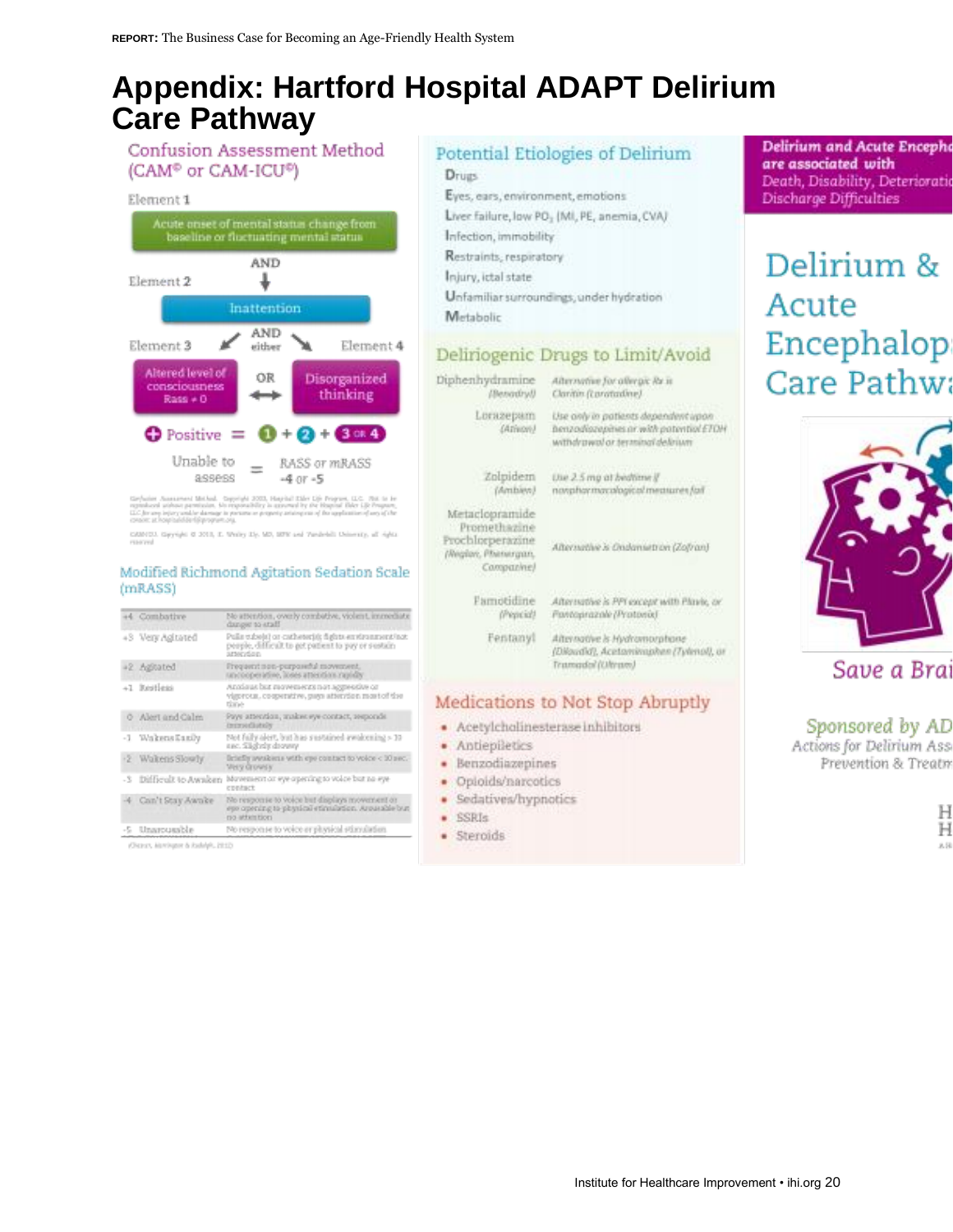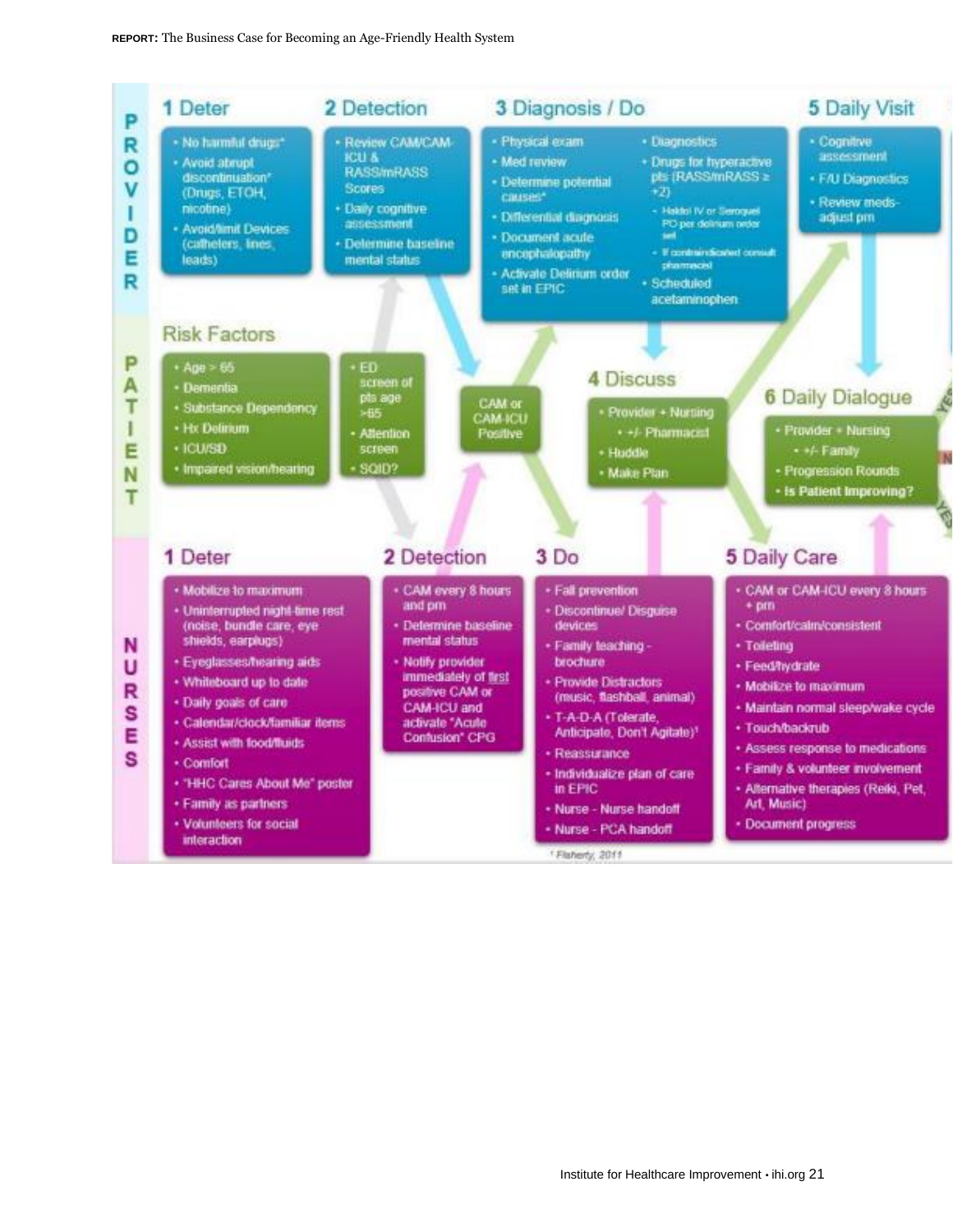# **References**

<sup>1</sup>Fulmer T, Mate KS, Berman A. The Age-Friendly Health System imperative. *Journal of the American Geriatric Society.* 2018 Jan;66(1):22-24.

<sup>2</sup>There is a practical difficulty in translating patient satisfaction scores into concrete dollar terms: there is no simple formula for converting one to the other. Consequently, when making the business case, these indirect and difficult-to-monetize benefits are often ignored. Omitting these factors will not materially weaken the business case since the direct and easier-to-monetize cost avoidance and revenue components alone are likely to be sufficient to make a solid business case.

<sup>3</sup>In some instances, the ROI calculation is more complex because the financial returns from an annual outlay may accrue over more than one year. In that instance, the benefits must be aggregated over time, but only after they are placed in a present-value-equivalent form through discounting.

<sup>4</sup>The Welcome to Medicare visit, unlike the initial and subsequent annual visits, must be conducted by a physician or a qualified non-physician practitioner, such as a physician assistant, nurse practitioner, or certified clinical nurse specialist. The Welcome to Medicare visits, which amount to about 6 percent of the total of all three types of visits at St. Vincent, do not explicitly focus on the 4Ms.

<sup>5</sup>The initial and subsequent AWVs can be performed by physicians, physician assistants, nurse practitioners, and other licensed medical professionals. This can include registered nurses, registered dieticians, or nutritionists as long as they are a licensed professional and their state license allows them to perform the services. The MD/DO must provide direct supervision (in the office suite) of the service when billing under a Medicare provider number.

<sup>6</sup> It will be challenging for the productivity of the entire cadre of MWNs to rise to the full capacity of six AWVs daily. Excess capacity in one practice cannot be balanced by excess demand elsewhere unless the practices are located near each other.

<sup>7</sup>An additional advantage in the context of Medicare Advantage plans is that the AWV can provide an opportunity to update a patient's Hierarchical Condition Category (HCC) score.

<sup>8</sup>In addition to the code corresponding to the Welcome to Medicare visit, there are two other Medicare AWV Current Procedural Terminology (CPT) codes: one is for an initial visit and the other for a subsequent one. Medicare currently pays \$161 to \$227 for an initial AWV and \$108 to \$152 for subsequent AWVs, depending on practice location. Comparable payments are made by Medicare Advantage health plans to medical groups with which they contract.

<sup>9</sup>This is the sum of the MWN expense (\$83.33) and that of the physician who signs off on the visit (\$8.68). The MWN expense is based on an annual salary including benefits of \$80,000, with an assumed productivity of four AWVs daily for 48 weeks. The physician expense for an assumed five minute sign-off is based on an annual salary of \$200,000.

<sup>10</sup>Salary.com. https://www.salary.com/about-us/

<sup>11</sup>The calculation for annual net income from age-friendly AWVs (the first row in Table 2) assumes that: the number of beneficiaries is 56,111; 75 percent of beneficiaries receive visits of all three